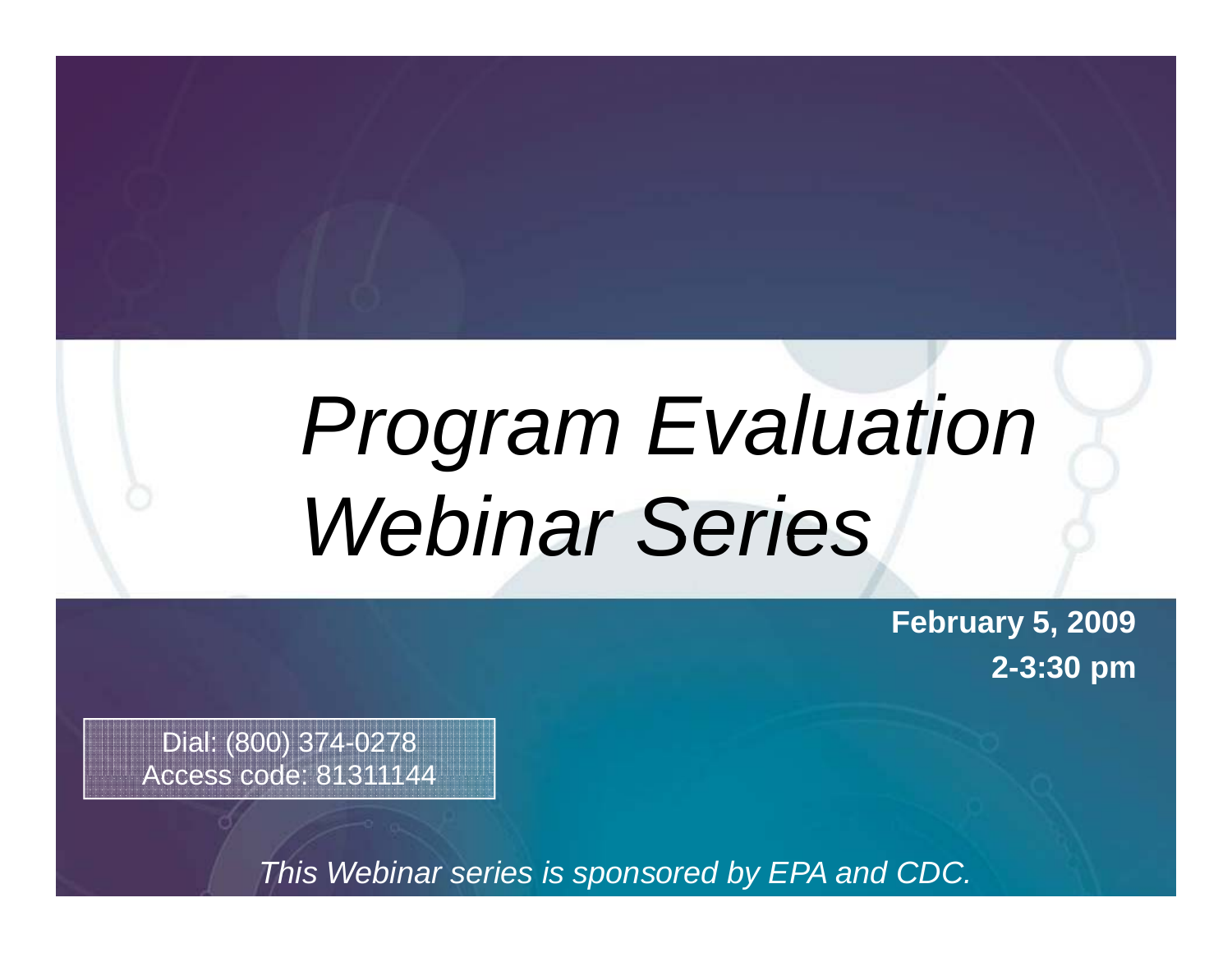## *Using the CDC Framework for Program Evaluation: Gathering Data, Developing Conclusions, and Putting Your Findings to Use.*

CDC/EPA Webinar Series February 5, 2009

Christina A. Christie, Ph.D. Claremont Graduate University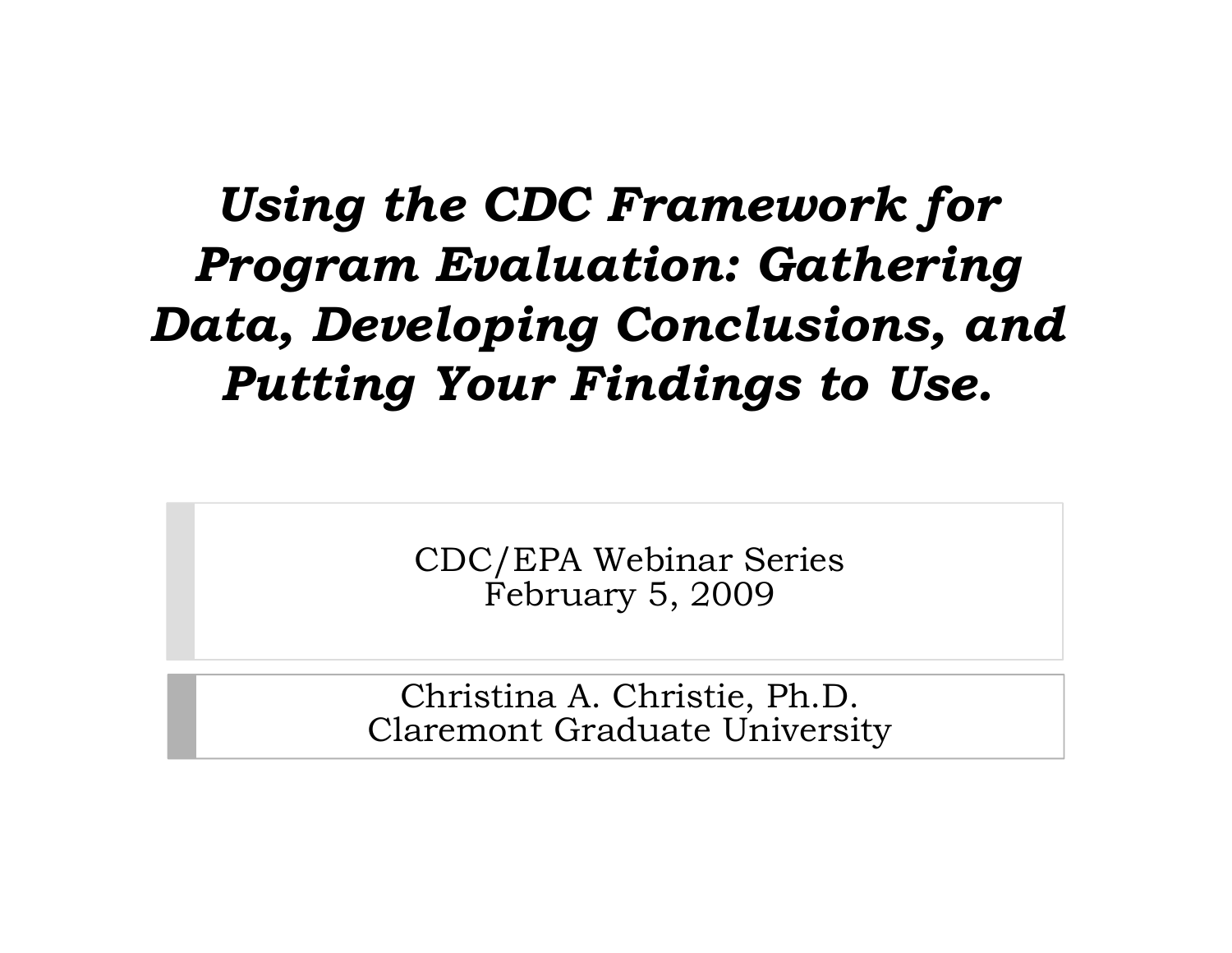### Goals for this Session

 Understand and consider the various ways evaluation can influence decisions and activities

□ Examine CDC Evaluation Model Steps 4-6 with respect to how best to facilitate use of evaluations

 $\Box$  Identify strategies for promoting and increasing evaluation use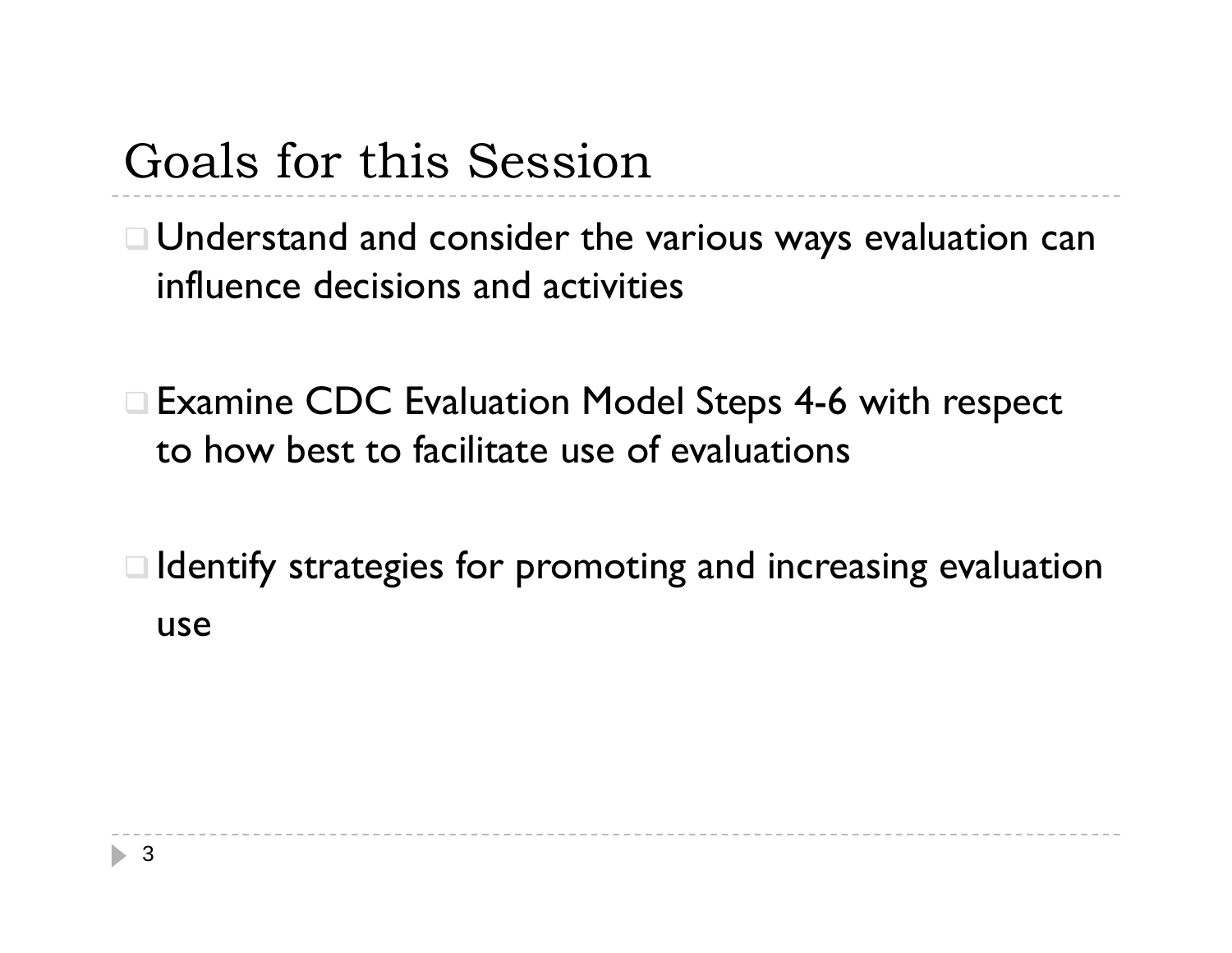### Evaluation vs. Research

- Study purpose
	- Research to add knowledge to a field - conclusions
	- $\blacktriangleright$  Evaluation- to make decisions- judgments
- $\blacktriangleright$   $\mathsf{W}$ ho sets the agenda
	- Research- the researcher
	- $\blacktriangleright$  Evaluation- significant stakeholders
- $\blacktriangleright$  Generalizations
	- $\blacktriangleright$  Research- maximize for applicability to many settings

--------------

 $\blacktriangleright$  Evaluation- context specific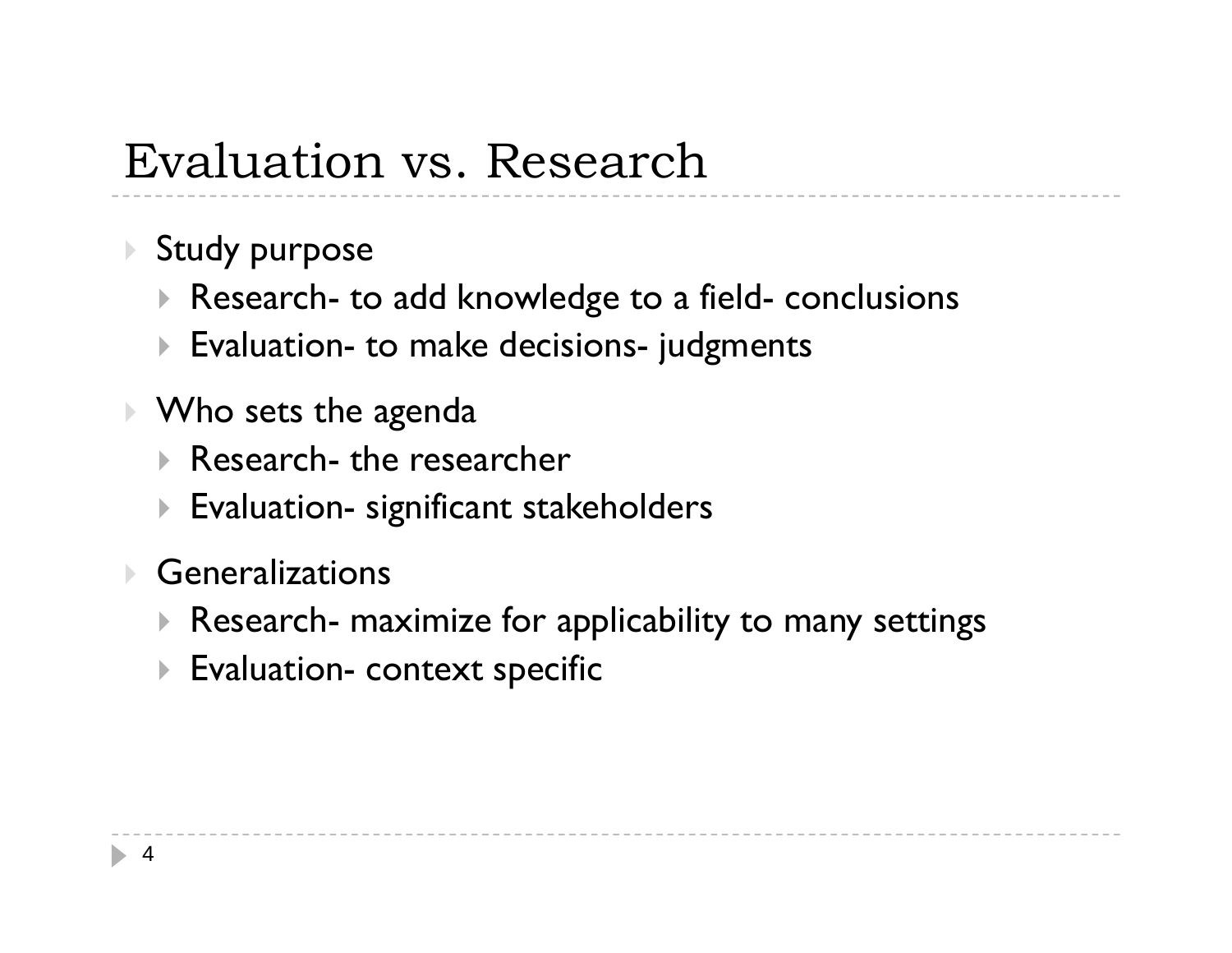### Evaluations with Impact



The connection between the work of the evaluation and the program/policy activities that improve society

5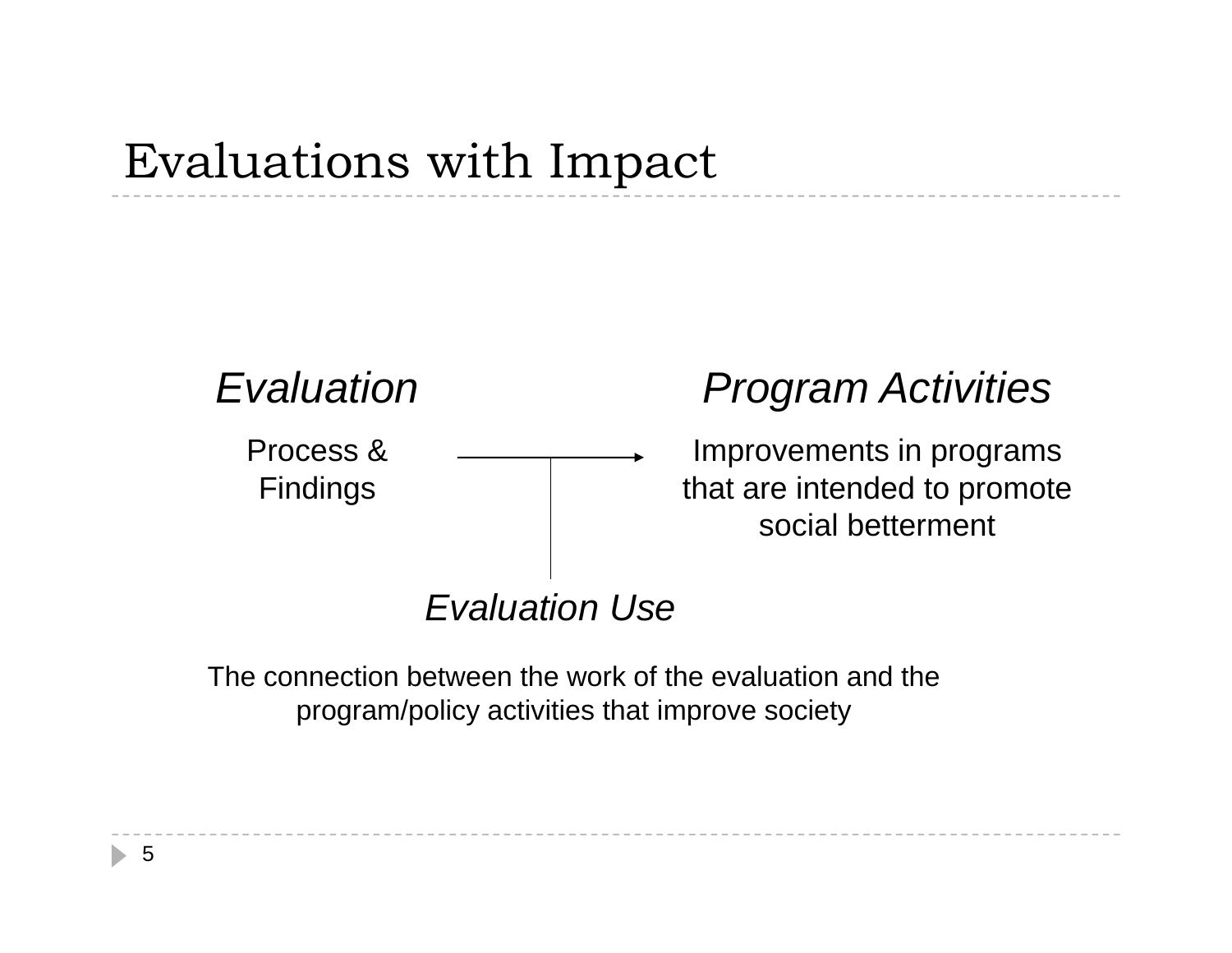### Use: A Motivator for Conducting Evaluation

Providing information for decision making and improving programs/policies are two primary motivations for evaluation

-------------------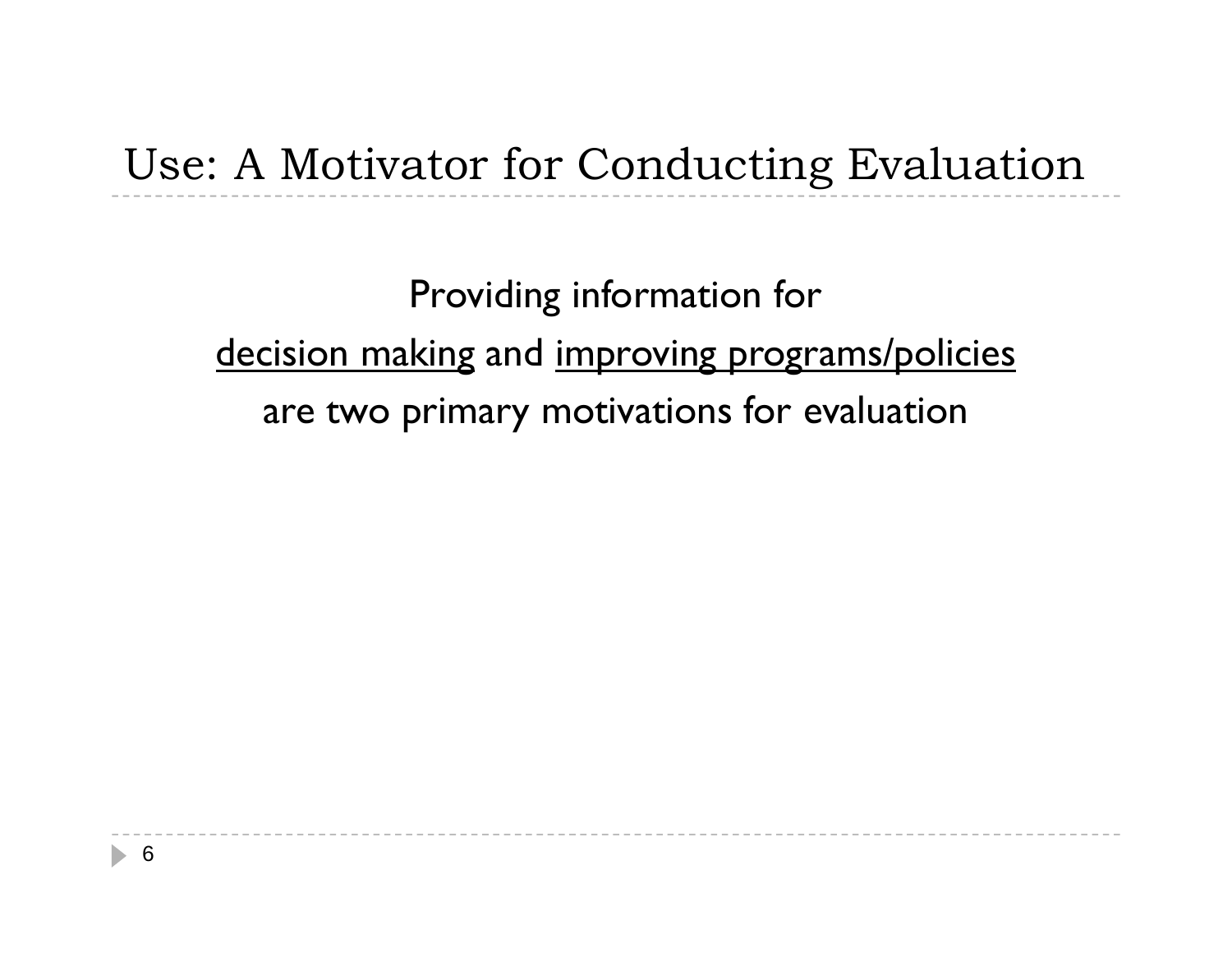### Use: What Do We Mean?

### *Instrumental*

 $\blacktriangleright$  Evaluation findings lead to immediate and specific actions such as program continuation, expansion, revision or termination

### *Enlightenment/Conceptual*

 $\blacktriangleright$ More general learning that takes place as a result of evaluation

### *Process Use*

- ▶ "Beyond" findings use
- $\blacktriangleright$  What "happens" to people & organizations as a result of participating in evaluation activities

### *Evaluation Capacity Building*

 $\blacktriangleright$  The primary purpose of the evaluation - intentional

 $\blacktriangleright$  7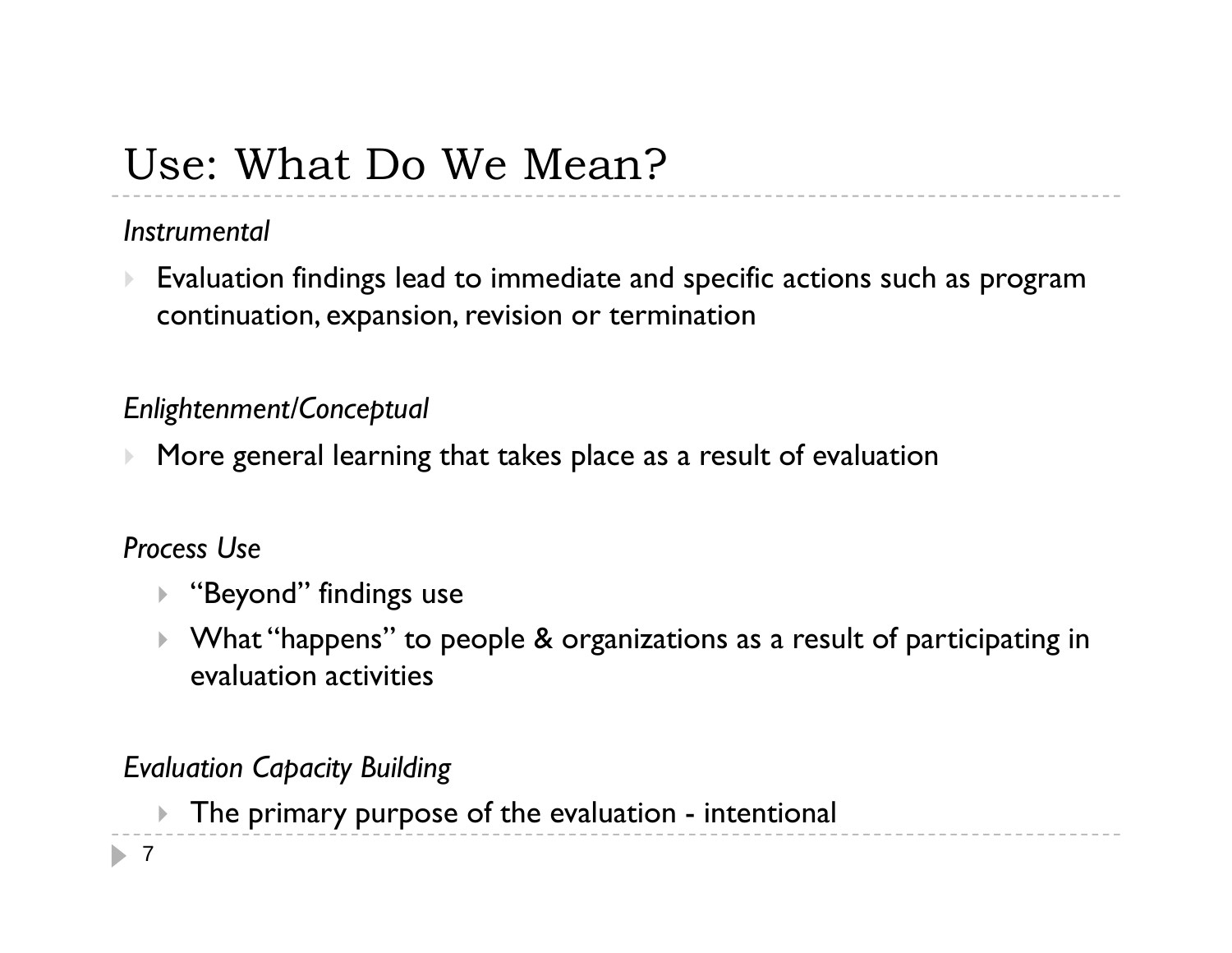## Process Use & Capacity Building

Individual

▶ Changes in thinking & behaving as a result of the learning that occurs during the evaluation process

----------------

**Organizational** 

Changes in organizational procedures or culture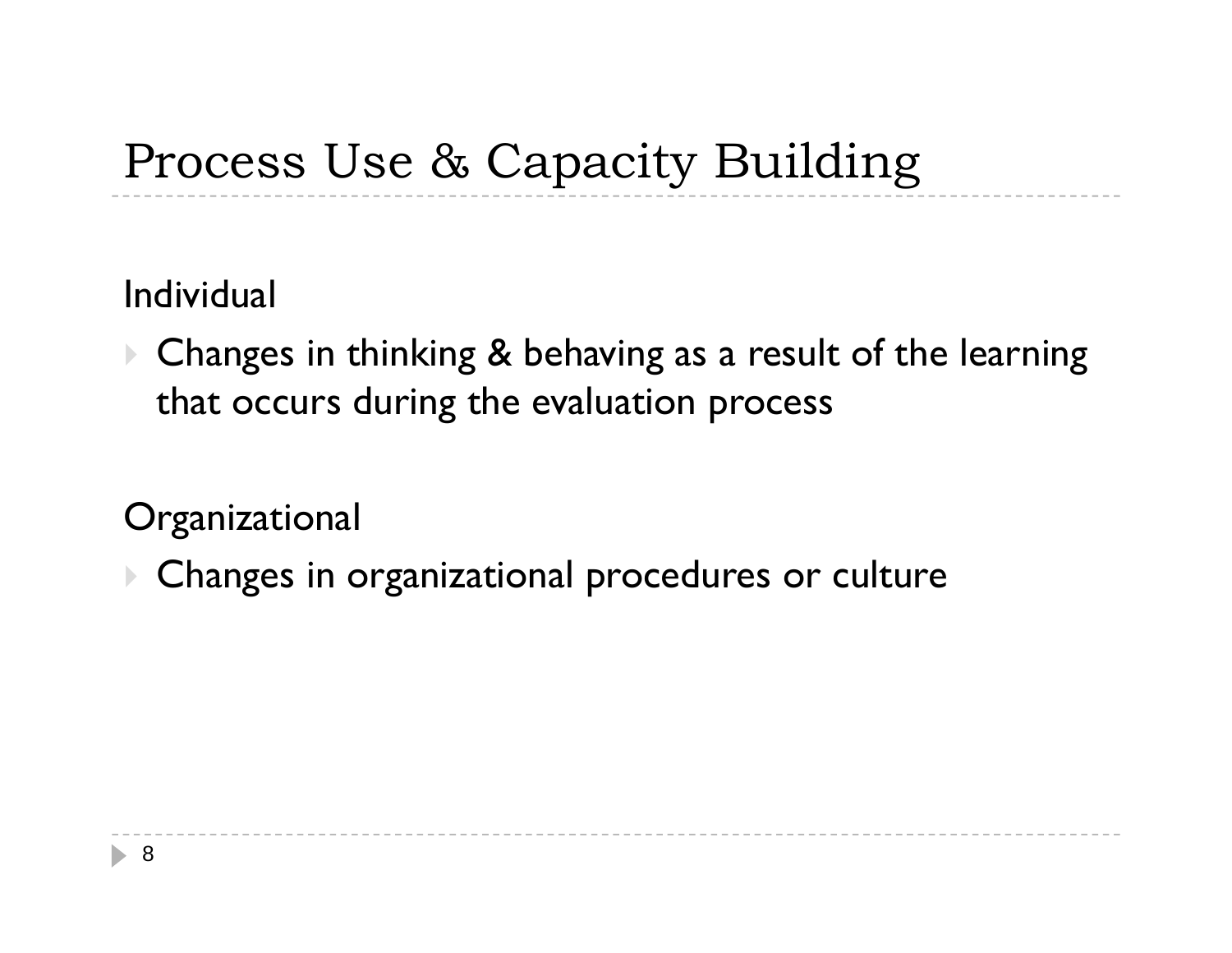## Break

Open for comments and questions

- From your own work/experience please share an example of evaluation use
	- **▶** Instrumental
	- $\blacktriangleright$  Enlightenment/Conceptual
	- $\blacktriangleright$ Process or Capacity Building
- What was the circumstance?
- Who was involved?
- What made this information useful?
- • $\cdot$  How did it impact you?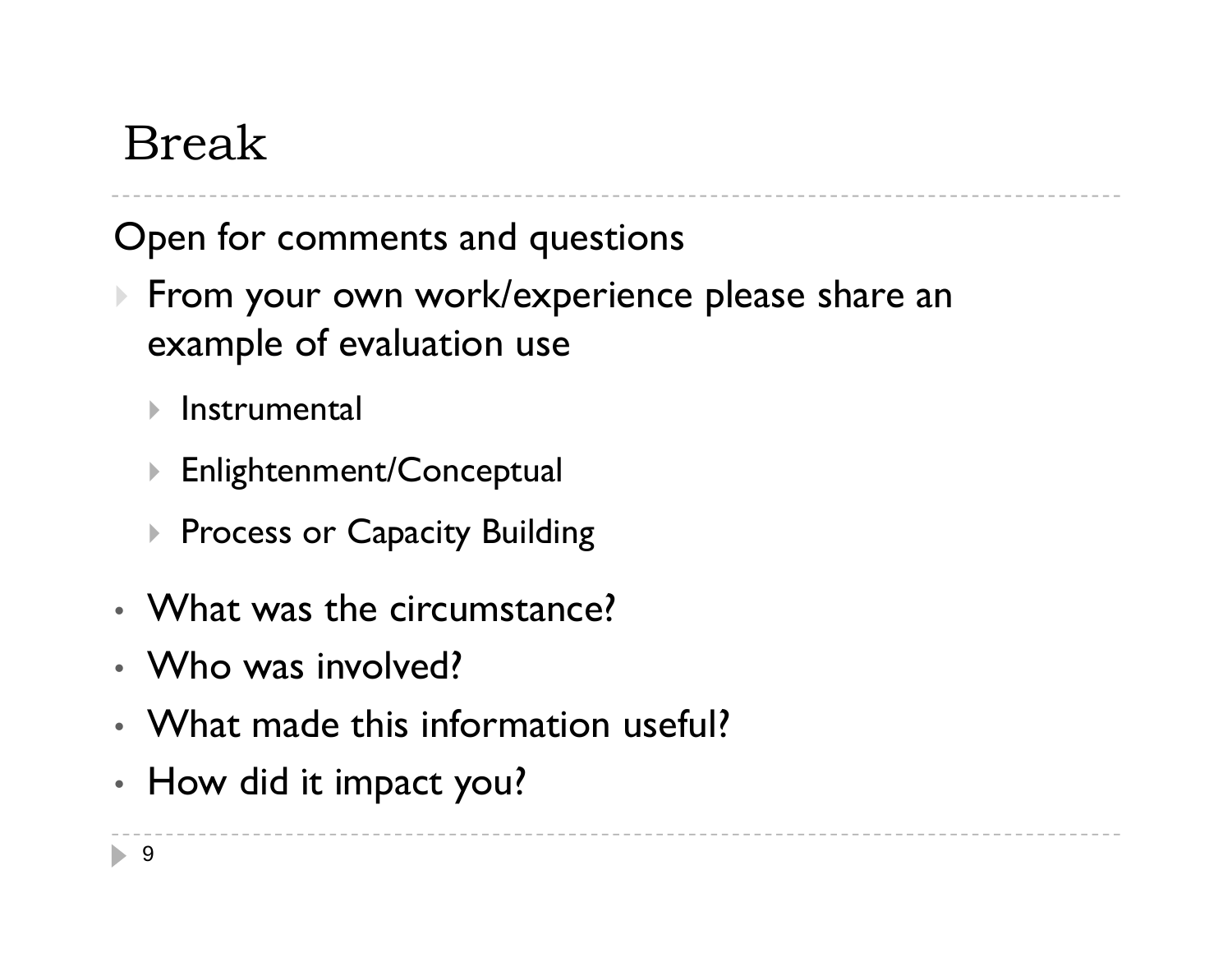### How Do We Foster Evaluation Use?

- $\blacktriangleright$  Determine the information needs of relevant stakeholder groups – engage stakeholders
- Ensure that your data are considered to be credible based on the values of your target stakeholder audience
- $\blacktriangleright$  Present the data in format that is meaningful and accessible to your stakeholder audience – one size does not fit all

------------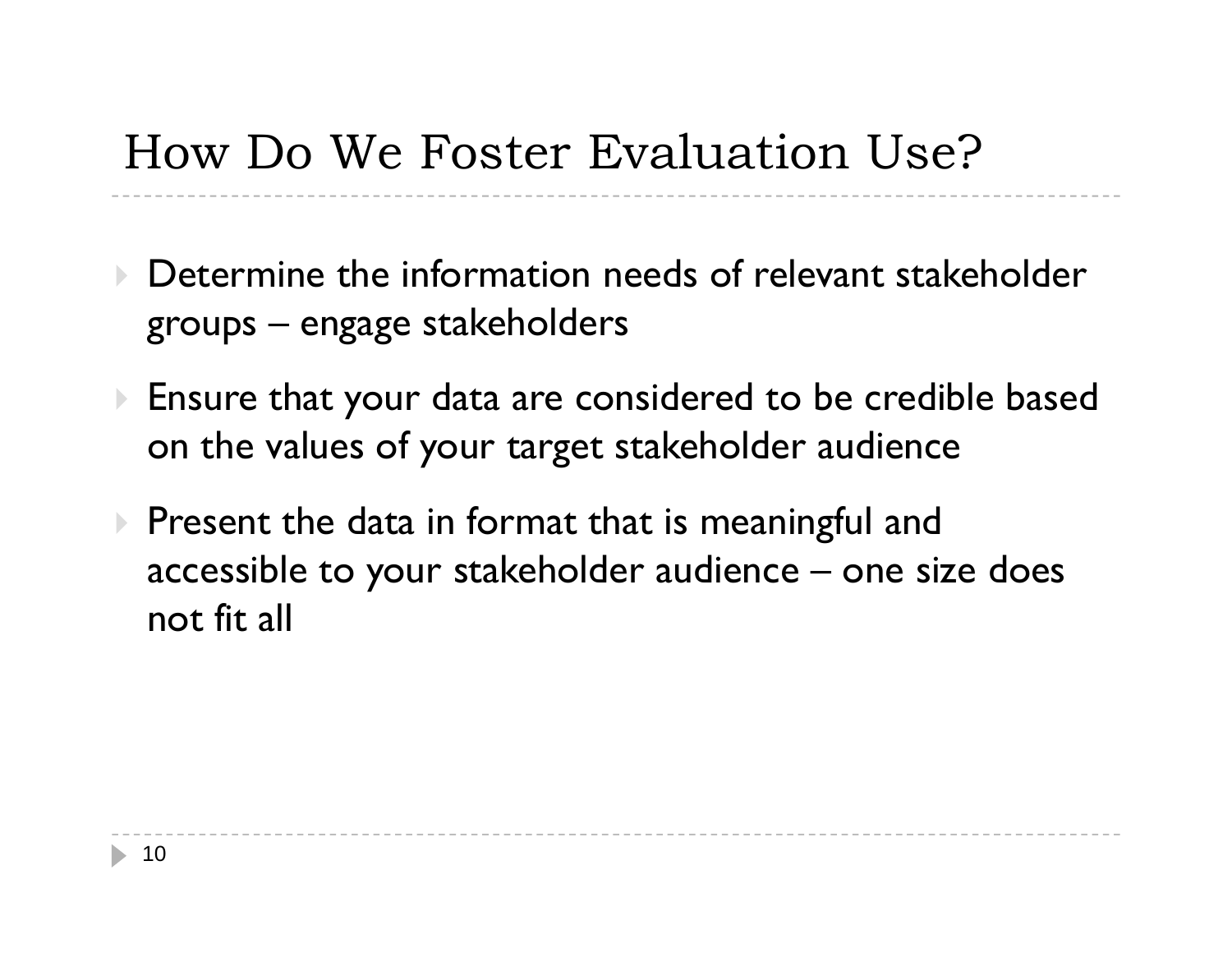### **CDC Evaluation Framework**

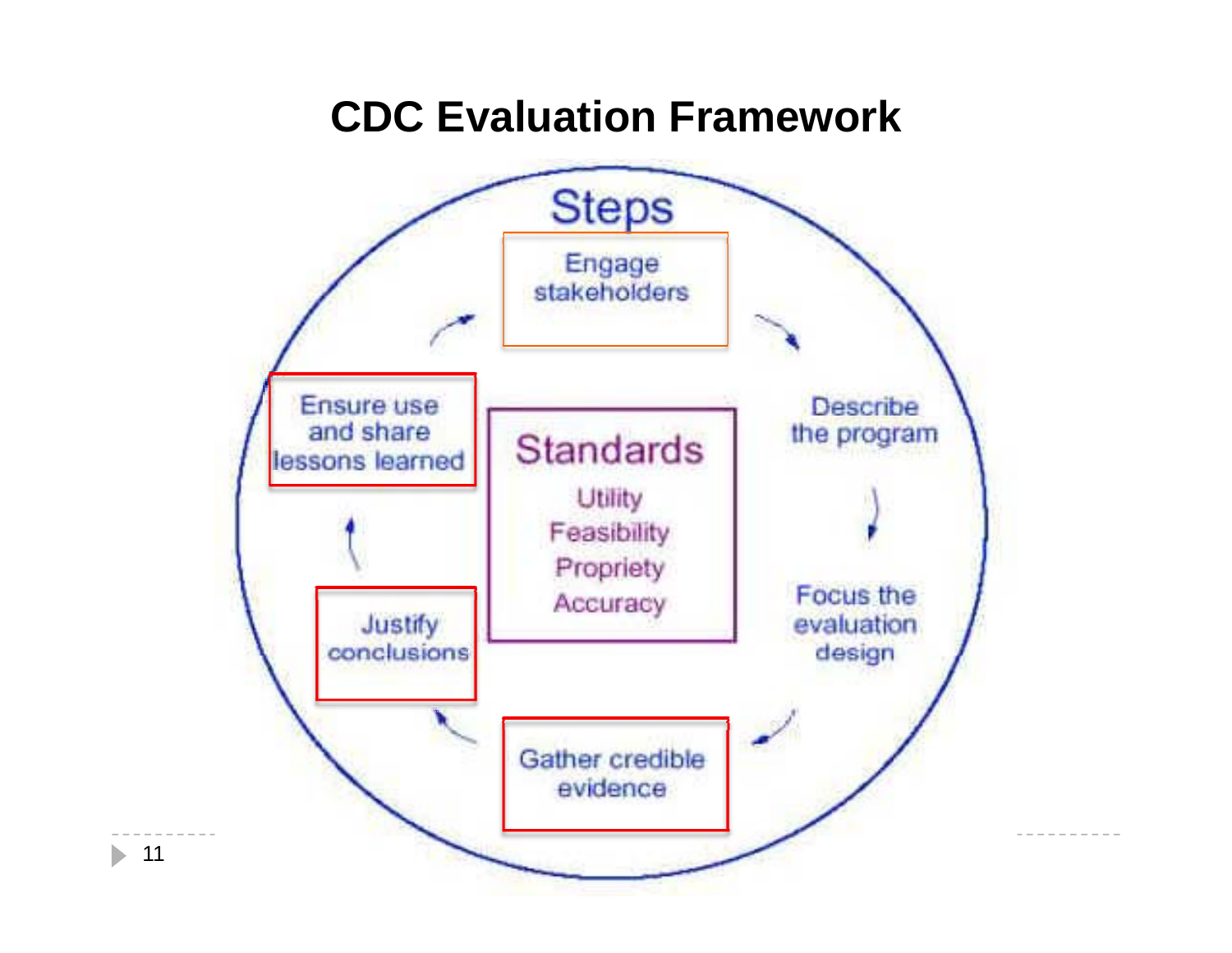Engage Stakeholders (Step 1 -- revisited) Important: Step 1 sets the stage for Steps 4-6

- $\blacksquare$  Fostering input, participation, and power-sharing among those persons who have an investment in the conduct of the evaluation and the findings; it is especially important to engage primary users of the evaluation.
- Helps increase chances that the evaluation will be useful; can improve the evaluation's credibility, clarify roles and responsibilities, enhance cultural competence, help protect human subjects, and avoid real or perceived conflicts of interest.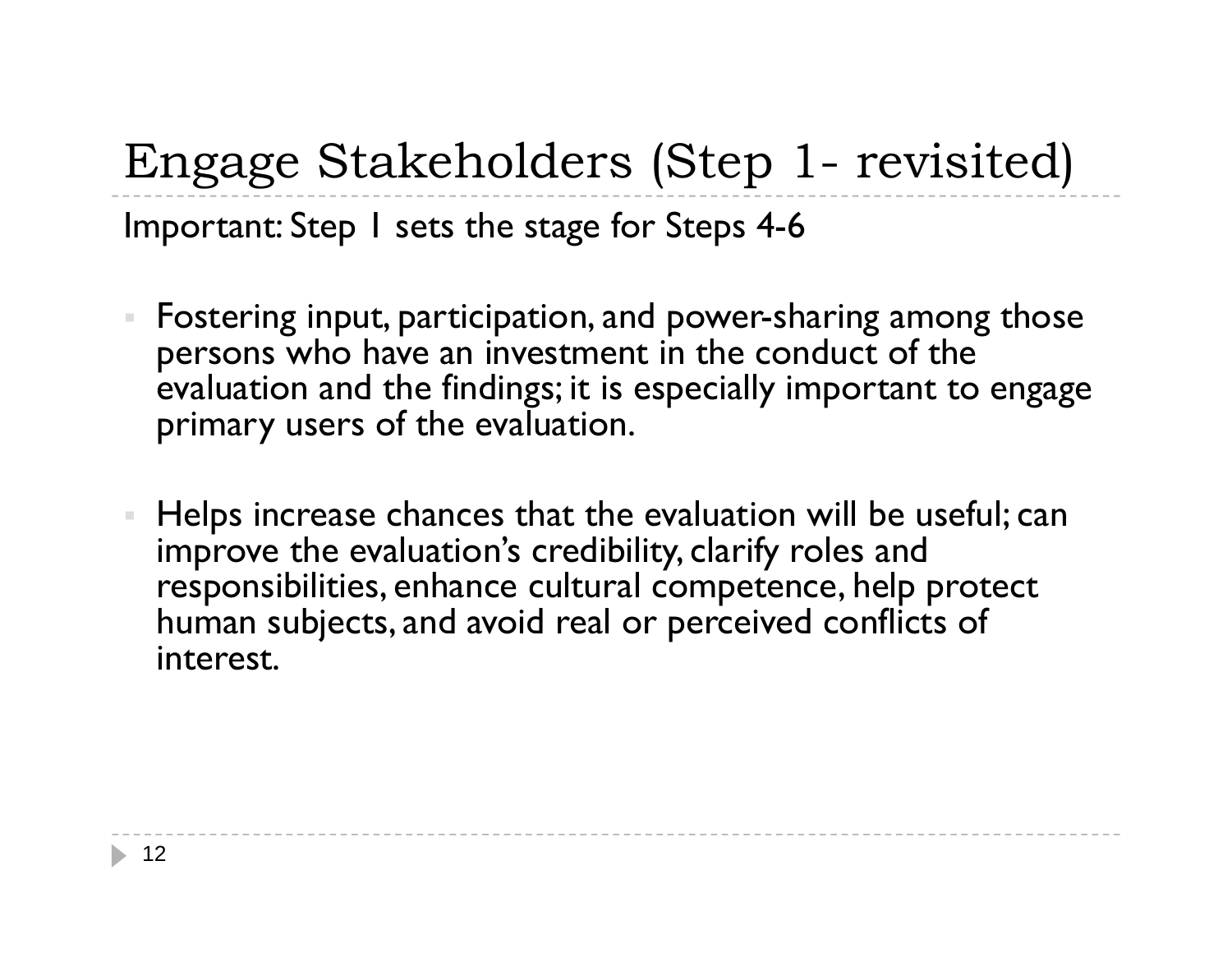### When to Consider Use?

2 Phases:

### From the **START** of the evaluation **THROUGHOUT** the evaluation

… which will lead to use both *During* and at the *Conclusion* of the evaluation

------------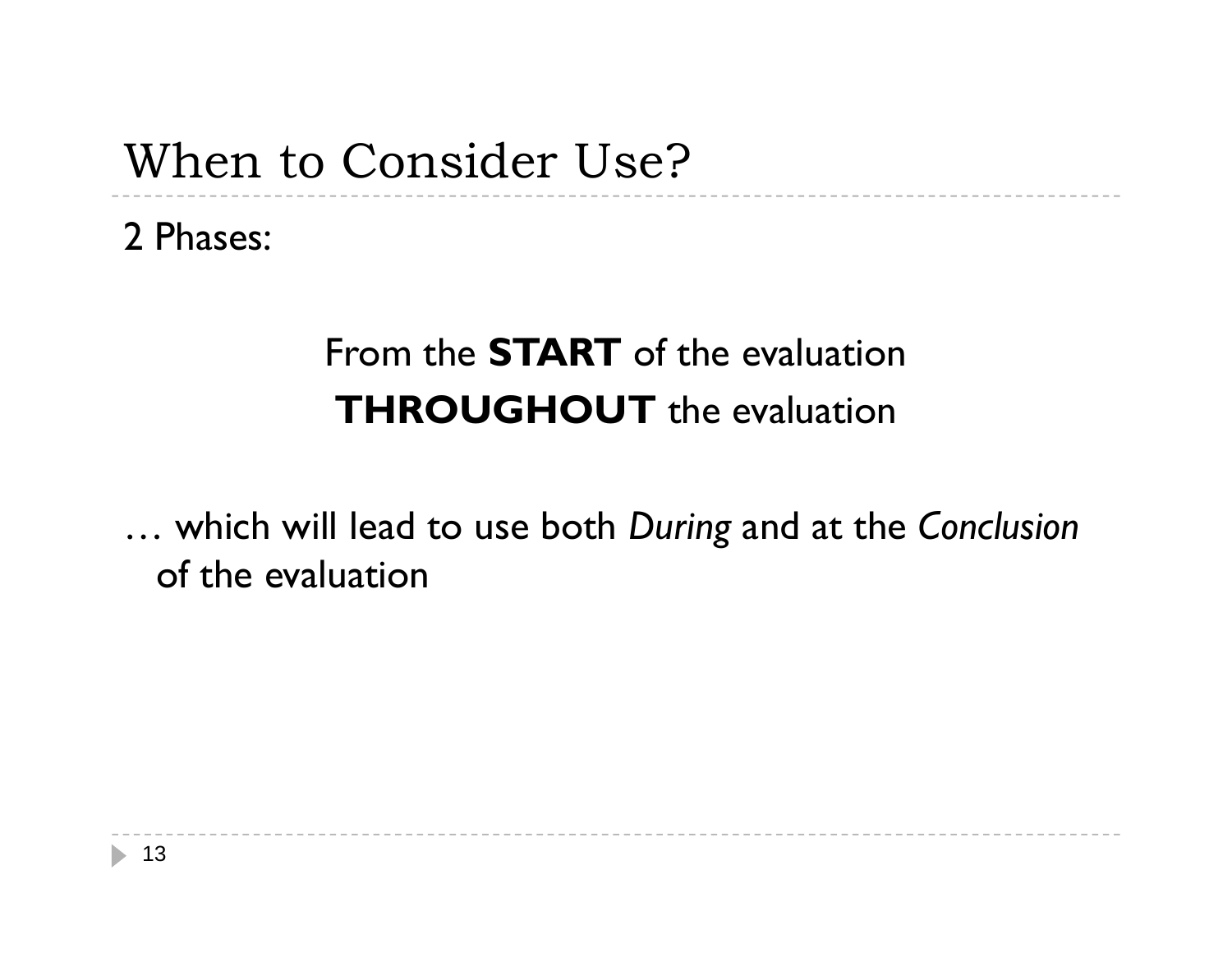## Conditions Necessary for Use

## Evaluation activities, process and findings must be accepted as:

## 1-Accurate

2 - Relevant

---------------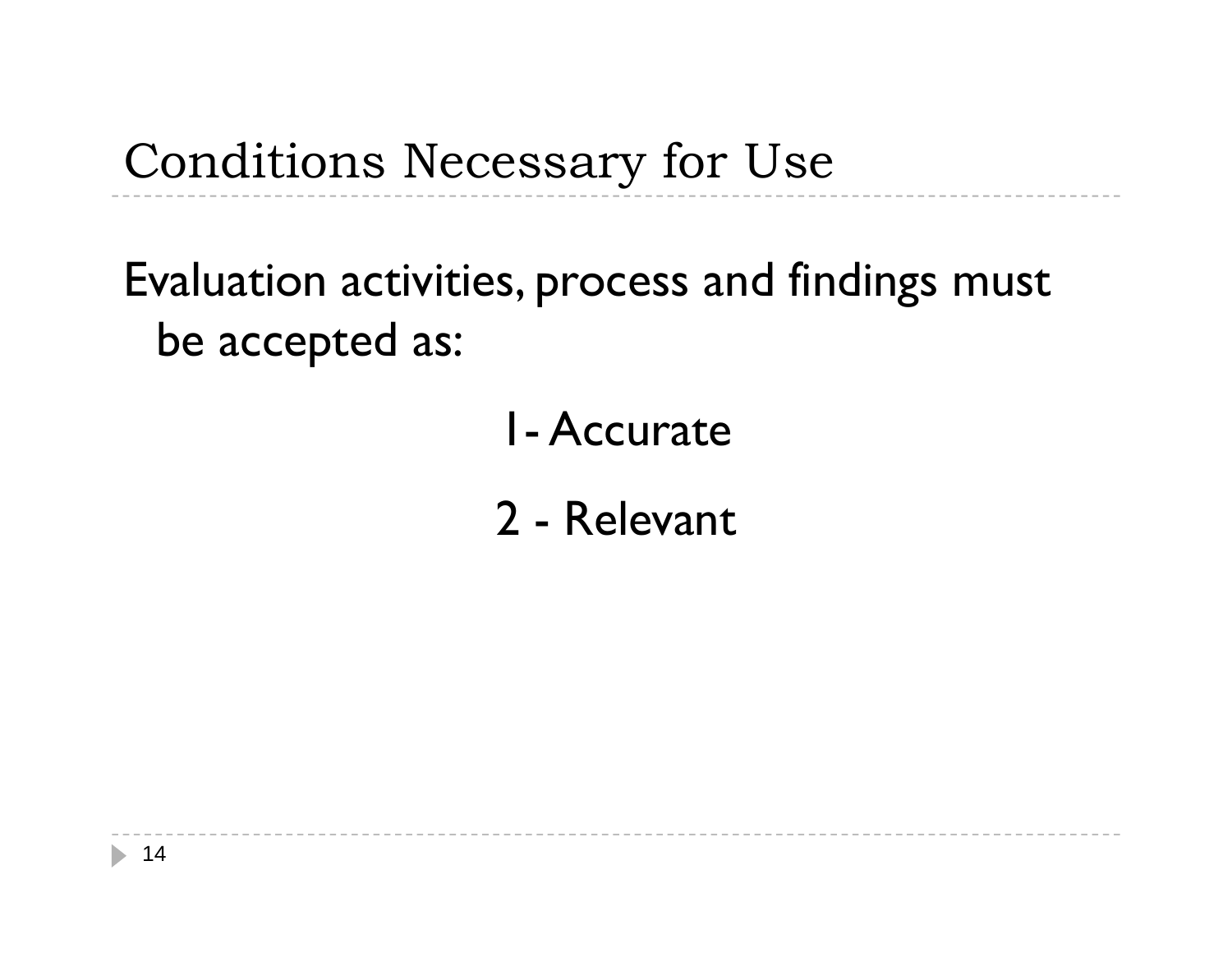Research on Use

Factors identified that lead to use:

The "Personal Factor"Credible EvidencePolitical Factors

 $\frac{1}{2}$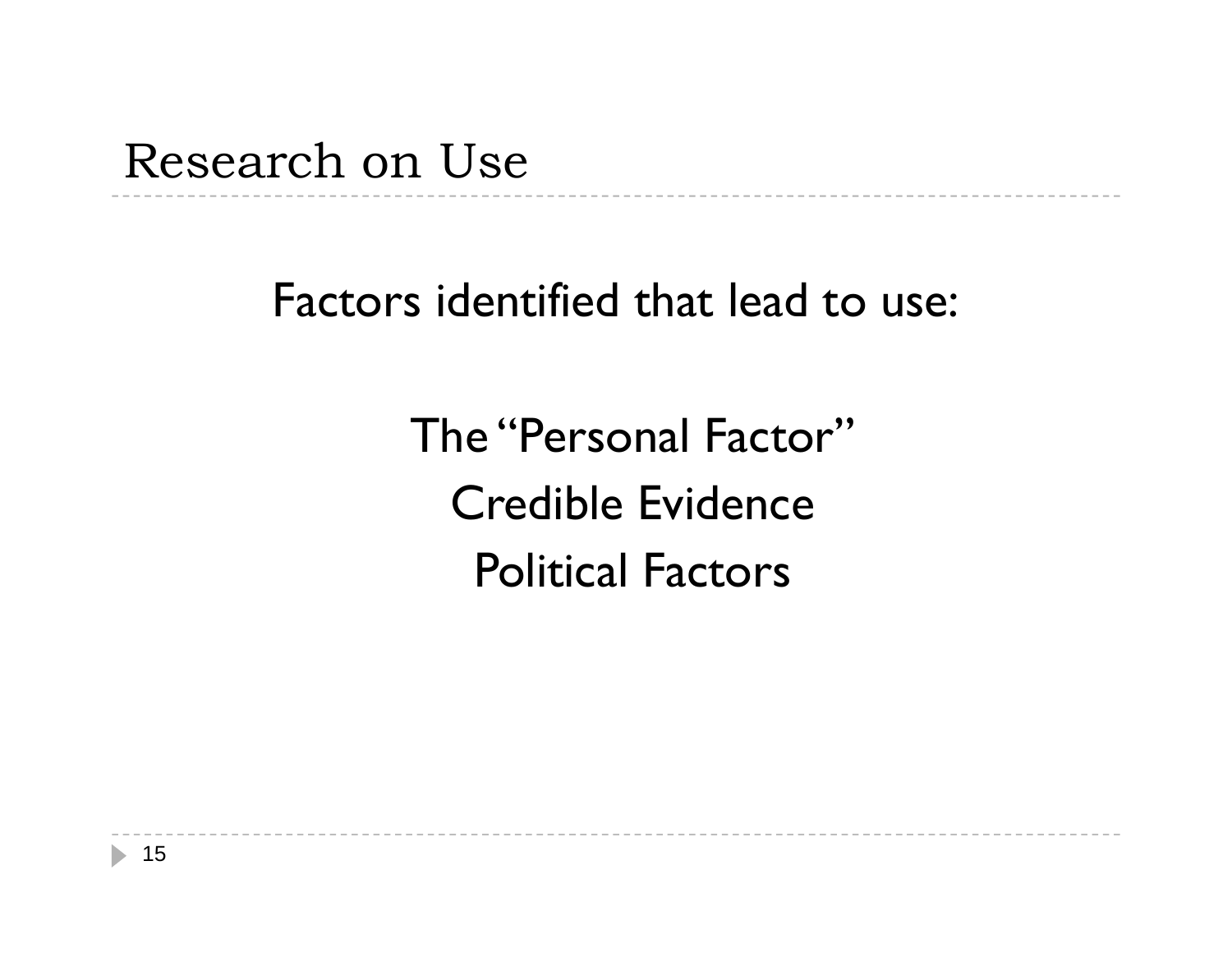"The presence of an identifiable individual or group who personally care about the evaluation and the findings it generates."

"Presence of the personal factor increases the likelihood of long term follow through, that is, the persistence of getting evaluation findings used."

------------

(Patton, 1997)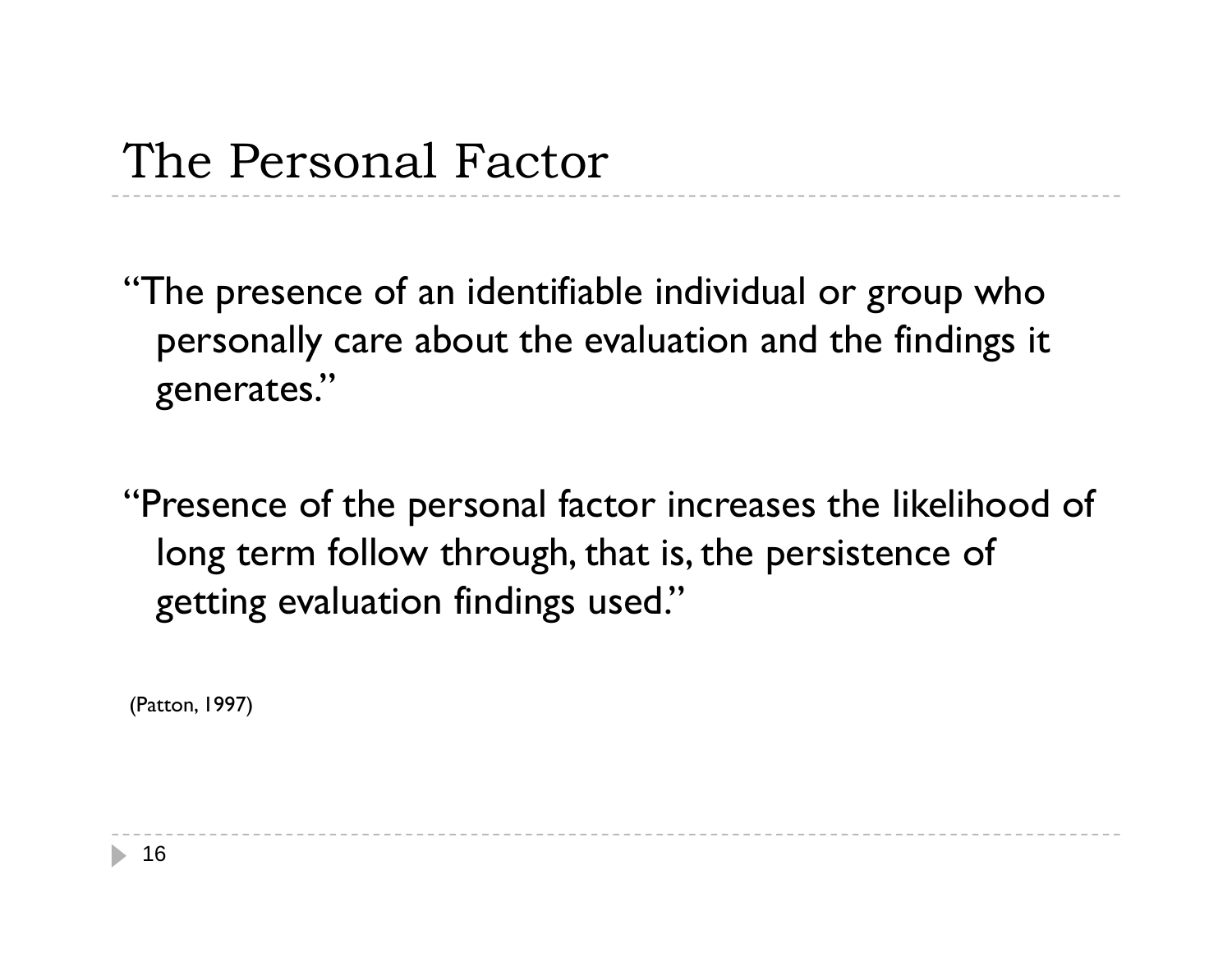## Intended Use by Intended Users

- *People* use information (intended users)
- Users have specific *information needs* (intended uses)

------------------------------

*Intended uses* focus the evaluation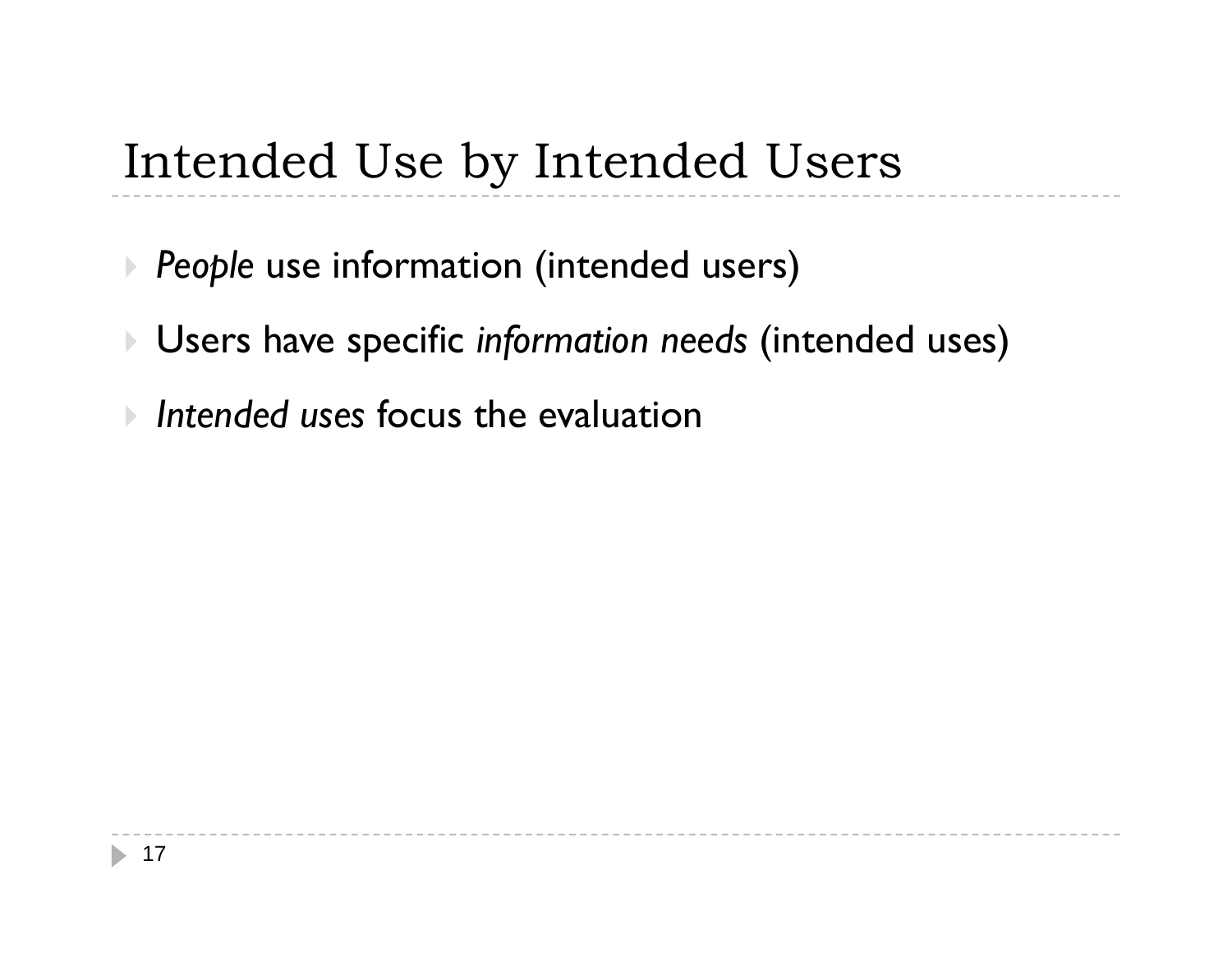## The Psychology of Utilization Focused Evaluation (UFE)

- $\blacktriangleright$ Intended users are more likely to use evaluations if they understand and feel ownership of the evaluation process and findings;
- $\blacktriangleright$   $\;$  <u>Intended users</u> are more likely to understand and feel ownership if they've been actively involved;
- $\blacktriangleright$  By actively involving intended users, the evaluator is training users in use, preparing the groundwork for use, and reinforcing the intended utility of the evaluation every step along the way.

---------------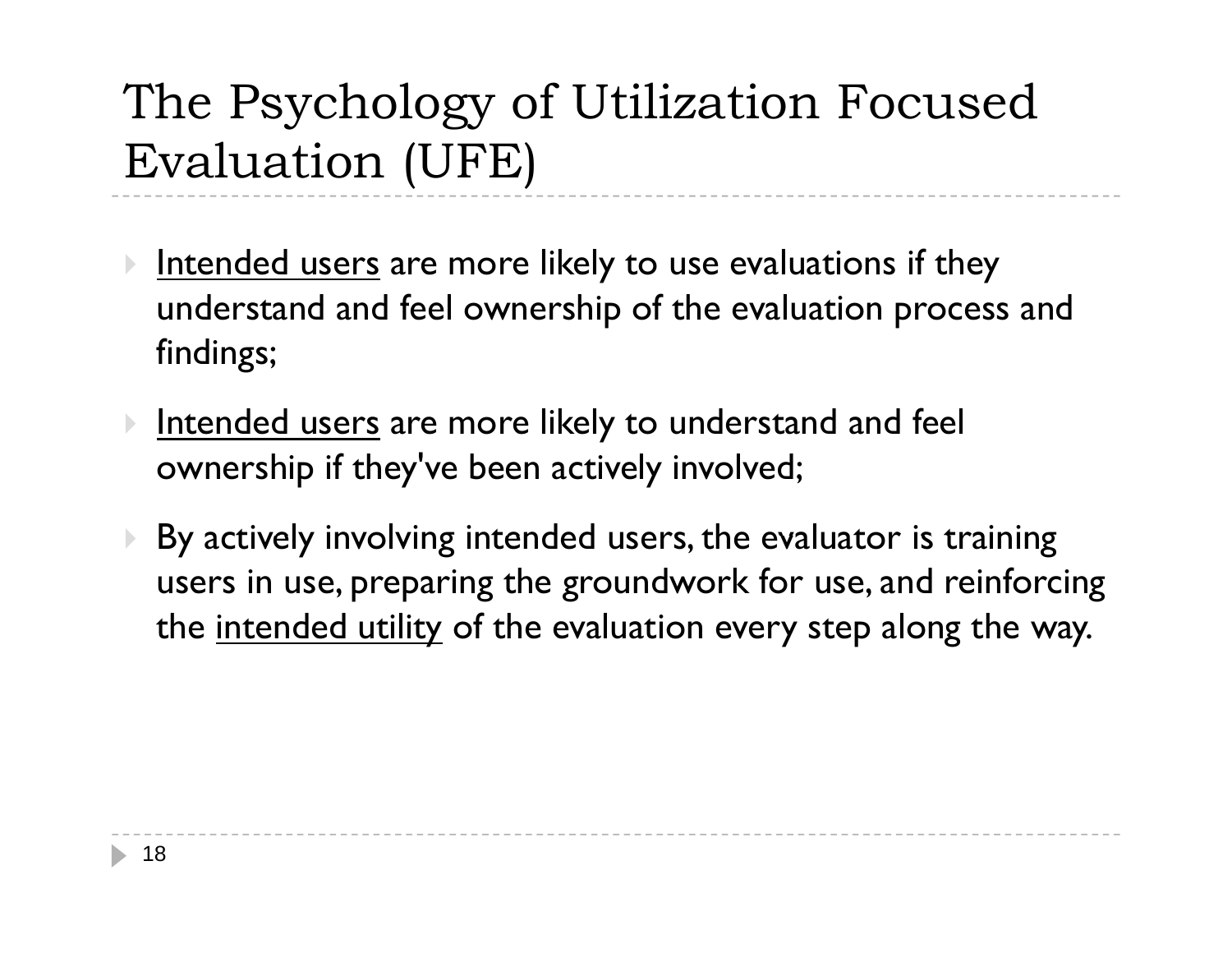### Who are Intended Users?

- $\blacktriangleright$  People willing and able to use information
- $\blacktriangleright$  Must have a formal position and authority in decision making
- $\blacktriangleright$  Ideally, a group representing more than one constituency  $\blacktriangleright$  Research shows Median # 6

----------------------------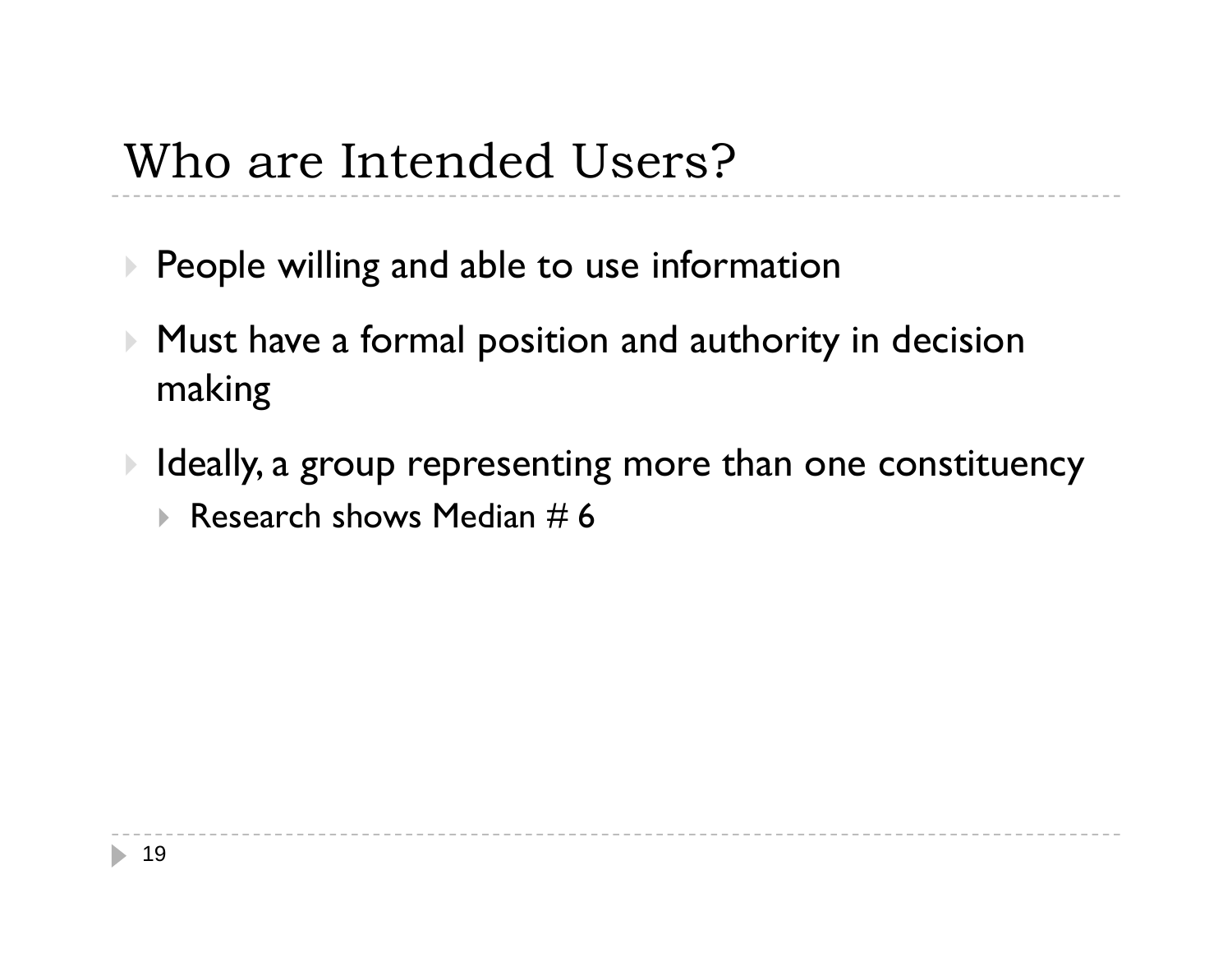### Identifying Potential Intended Users: Stakeholder Audiences

### $\blacktriangleright$  Primary Audiences

- $\mathscr V$  Major decision makers, funders
- $\mathscr V$  Program staff, supervisors, managers, external constituents

### ▶ Secondary Audiences

 $\checkmark$  May have little or no daily contact with program but may have some level  $\checkmark$ of responsibility for the program; may use results in some decision making situations (e.g., program participants or their supervisors or managers)

### Tertiary Audiences

 $\checkmark$  More distanced from program's inner workings; may be interested in the results (e.g., future program participants, general public, special interest groups)

--------------------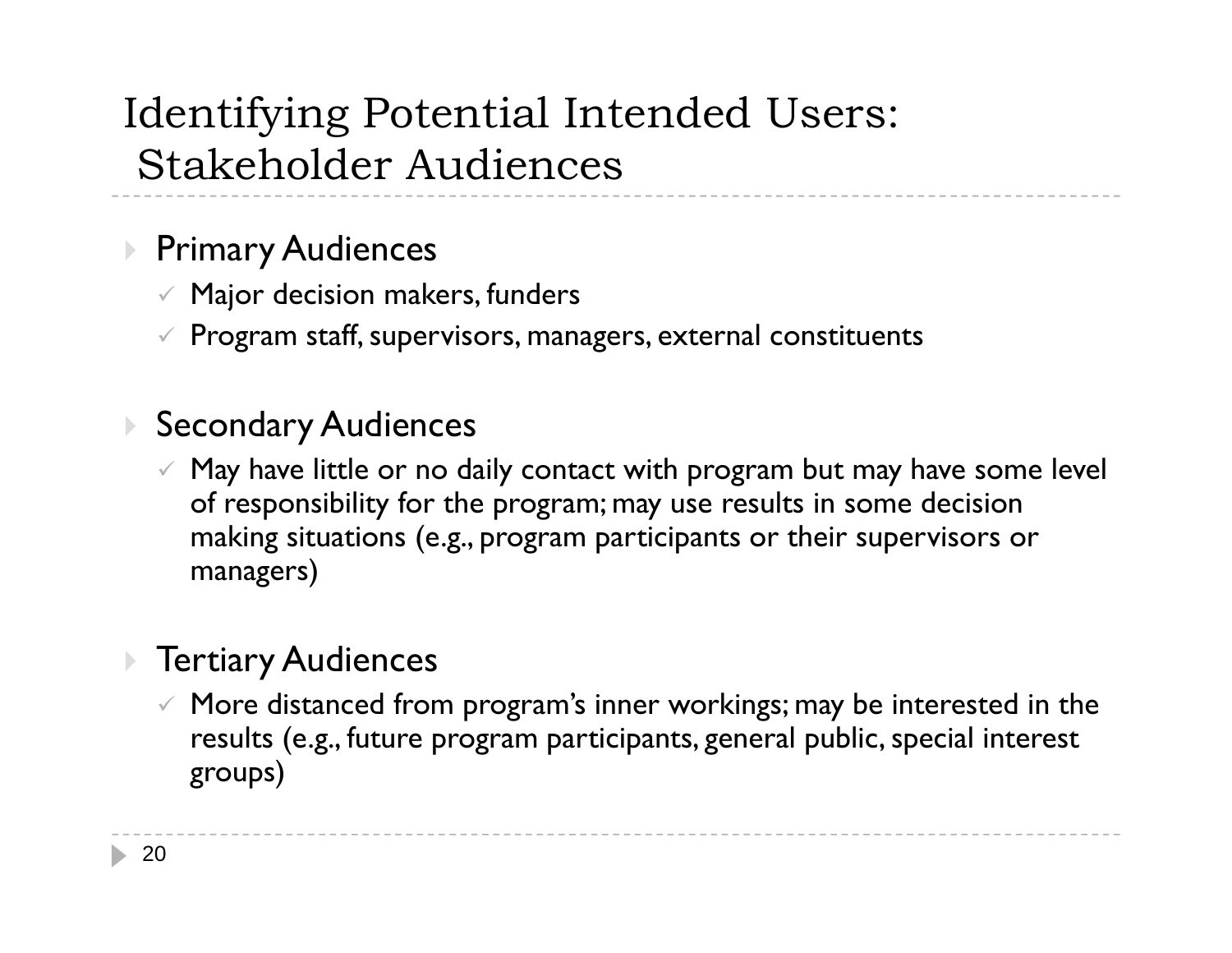### What are Intended Uses?

- Render judgments
- $\blacktriangleright$  Facilitate improvements
- ▶ Generate knowledge

The evaluator assists the intended users in determining the intended uses of the evaluation

------------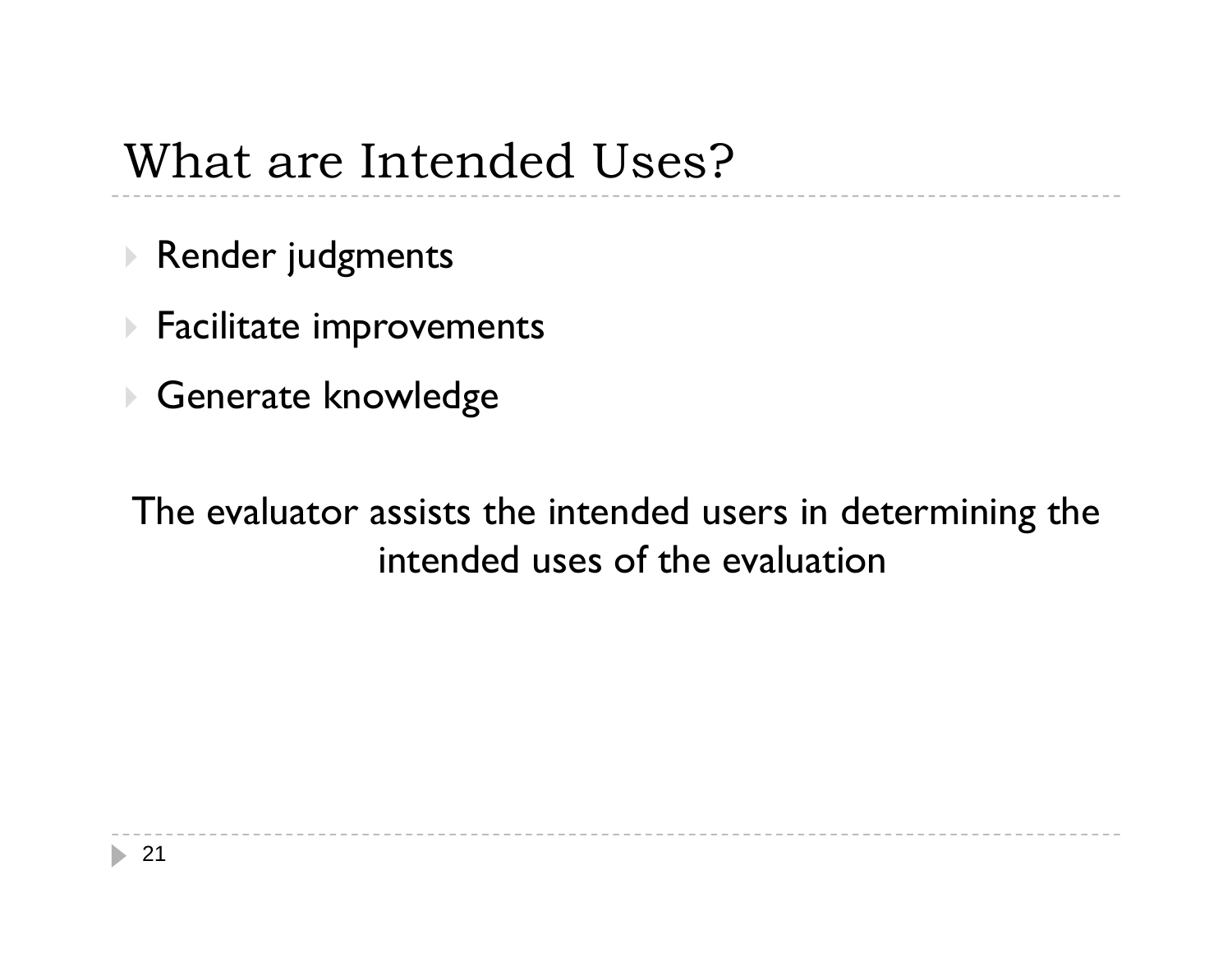### Some Questions for Intended Users about Intended Uses: Understanding the Use Context

- $\blacktriangleright$  What decisions are the evaluation findings expected to influence? By whom? When must findings be presented to ensure use?
- $\blacktriangleright$ What's the history and context of the decision making context?
- $\blacktriangleright$  $\blacktriangleright$   $\;$  What other factors will affect decision making?
	- $\blacktriangleright$  -politics, personalities, promises
- $\blacktriangleright$ How much influence might the evaluation have?
- $\blacktriangleright$ To what extent has the outcome of the decision already been determined?

--------------

- $\blacktriangleright$ What data are necessary to inform the decision?
- $\blacktriangleright$  $\blacktriangleright$  What needs to be done to achieve use?
	- Þ. Which stakeholders must have buy in?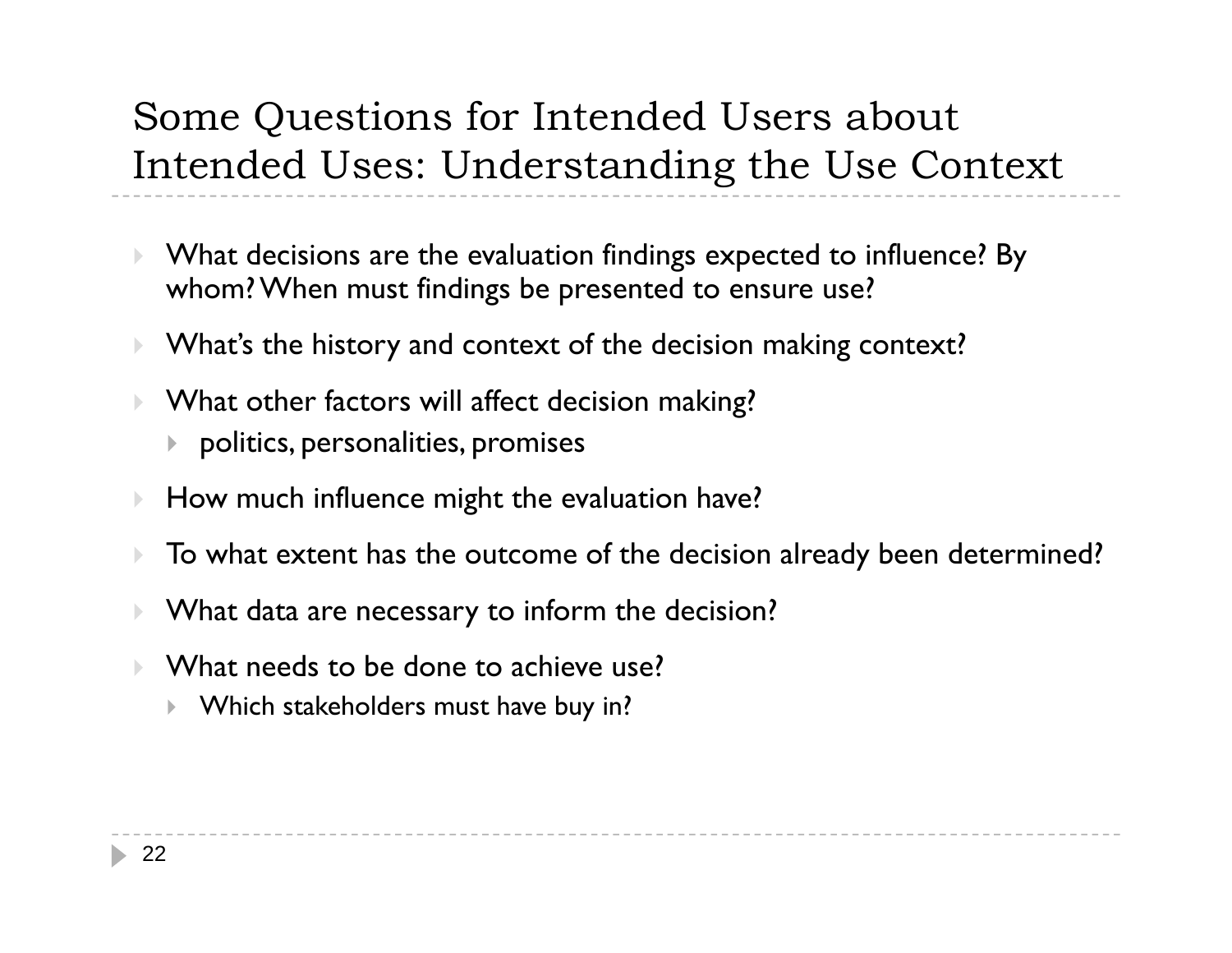## Critical Activities

- $\blacksquare$  Consult insiders (e.g., leaders, staff, clients, and program funding sources) and outsiders (e.g., skeptics)
- Take special effort to promote the inclusion of less powerful groups or individuals
- $\mathcal{L}_{\mathcal{A}}$  Coordinate stakeholder input throughout the process of evaluation design, operation, and use; and
- Avoid excessive stakeholder identification, which might prevent progress of your work

--------------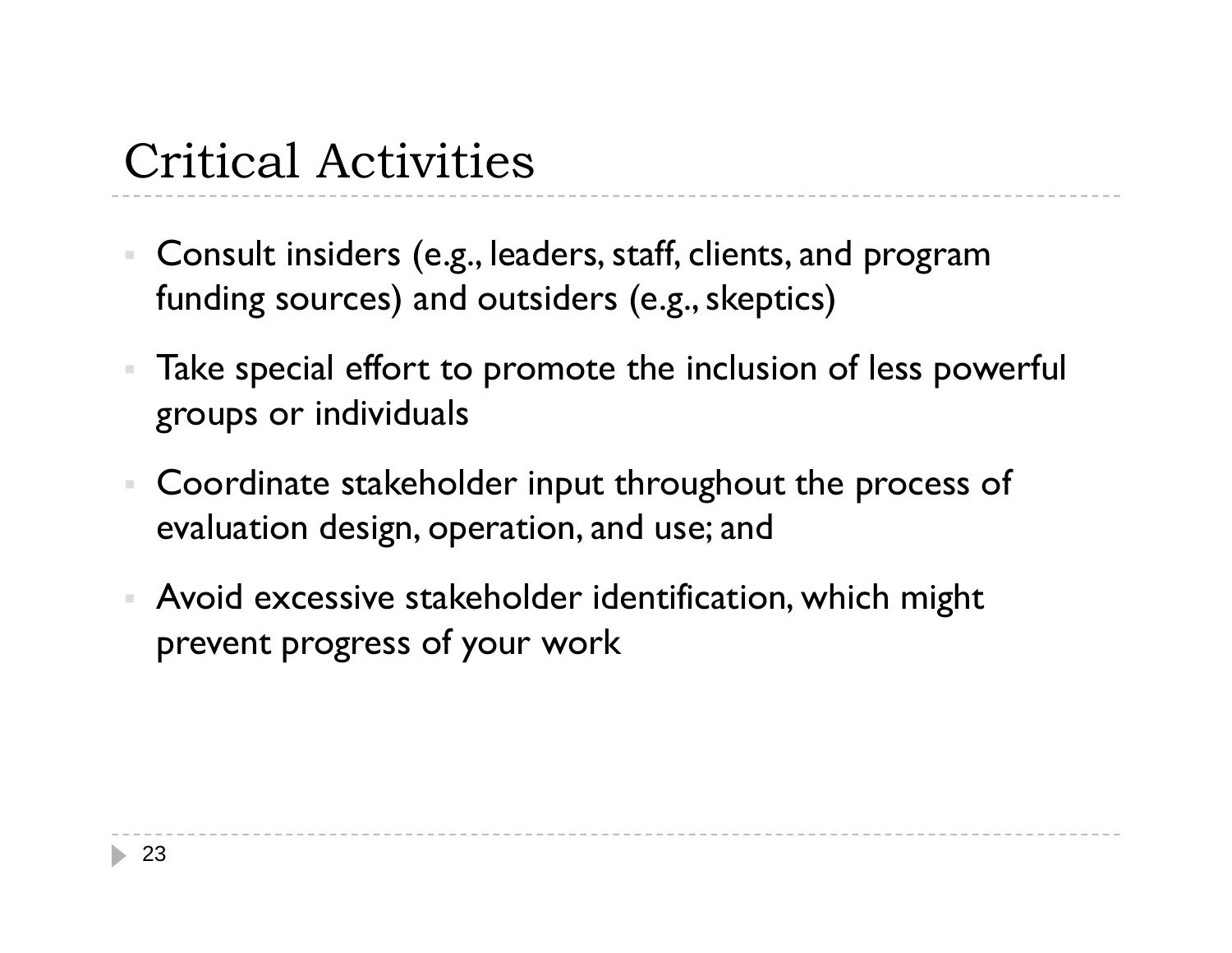### Break

▶ Open for comments and questions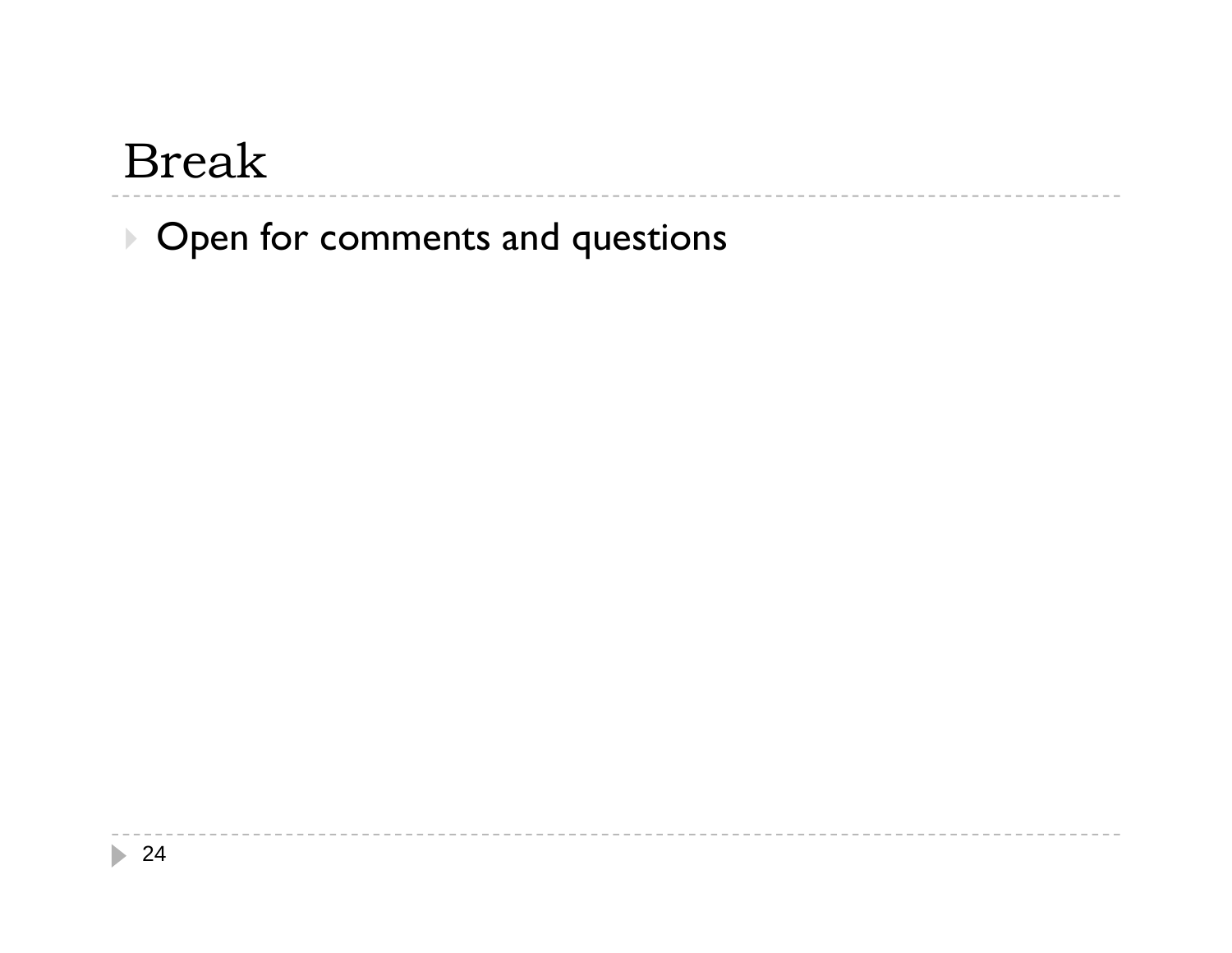## Step 4: Gathering Credible Evidence

- $\blacktriangleright$  Information that stakeholders perceive as trustworthy and relevant
- $\blacktriangleright$  Persons involved in an evaluation should strive to collect information that will convey a well -rounded picture of the program and be seen as credible by the evaluation's primary users.
- When stakeholders find evaluation data to be credible, they are more likely to accept the findings and to act on its recommendations.

-----------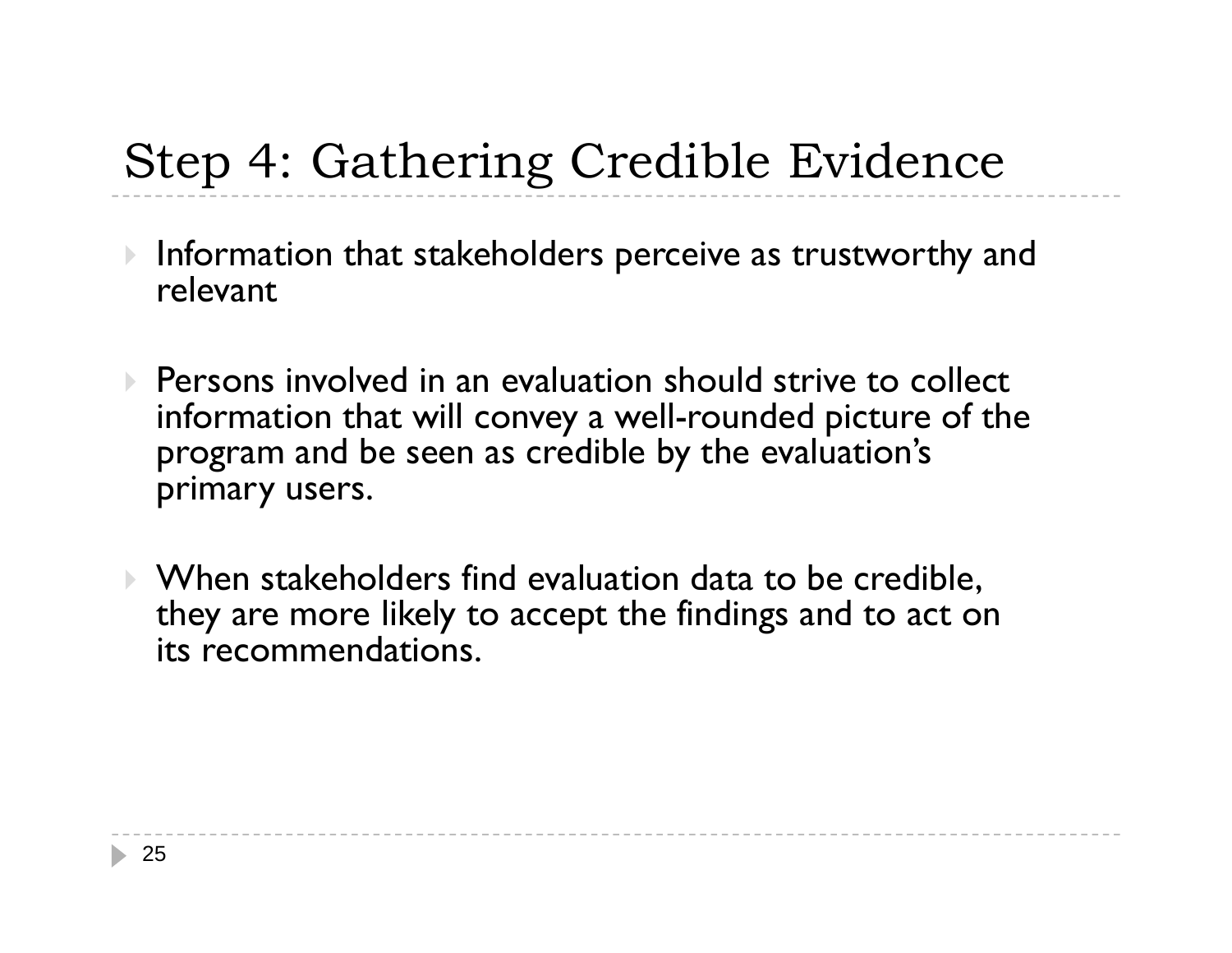## Gathering Credible Evidence

### **Indicators**

 $\blacktriangleright$ *How will general concepts regarding the program, its context, and its expected effects be translated into specific measures that can be interpreted? Will the chosen indicators provide systematic data that is valid and reliable for the intended uses?*

### **Quality**

 $\blacktriangleright$ 

 *Is the information trustworthy (i.e., reliable, valid, and informative for the intended uses)?*

### **Quantity**

 $\blacktriangleright$  What amount of information is sufficient? What level of confidence *or precision is possible? Is there adequate power to detect effects? Is the respondent burden reasonable?*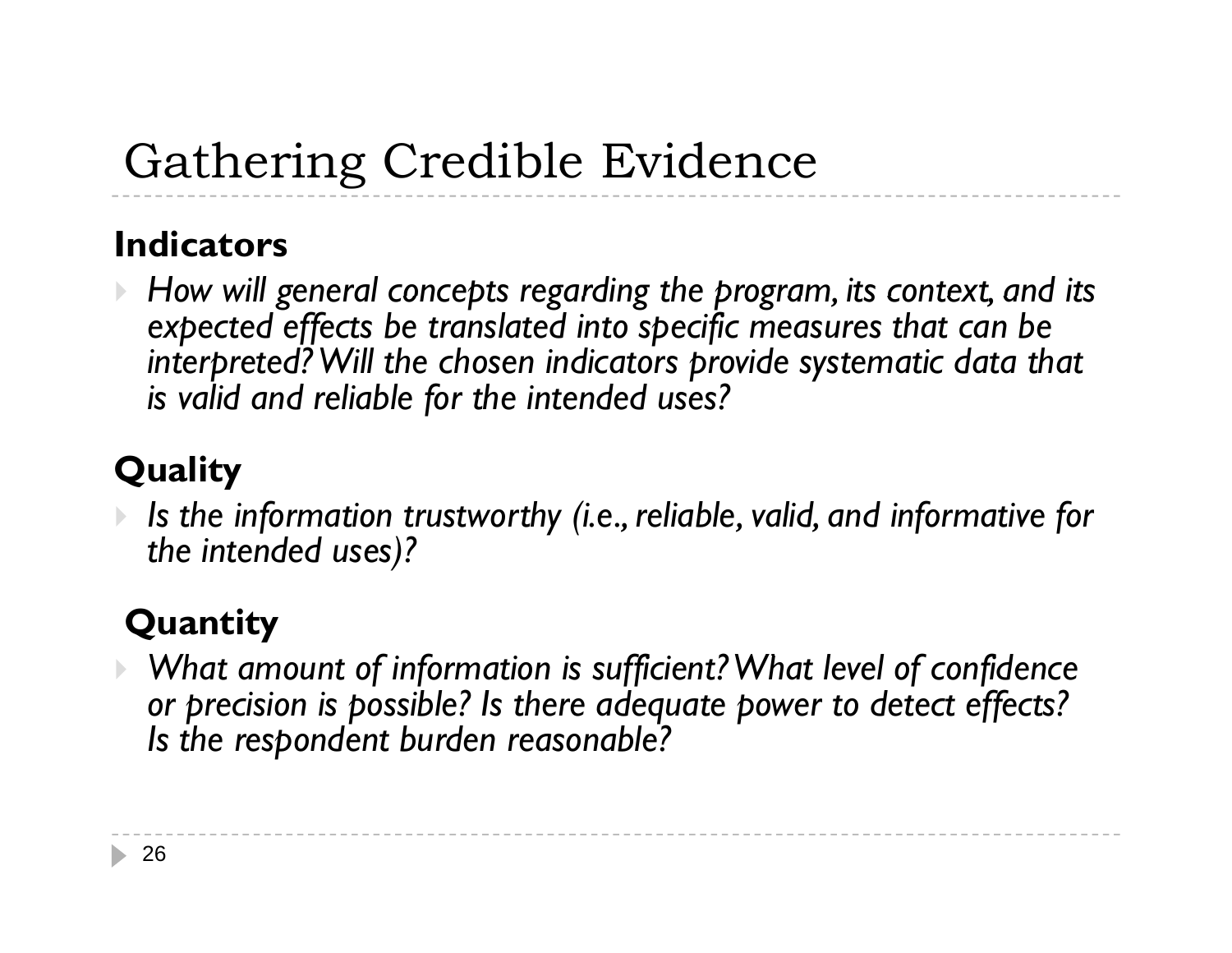## What Counts as Credible Evidence?

- $\mathcal{L}_{\mathcal{A}}$ How evaluation questions are posed
- Beliefs about truth, knowledge and knowing
- Sources of information
- Conditions of data collection, reliability of measurement, validity of interpretations, and quality control procedures

---------------

These may vary from context to context, user to user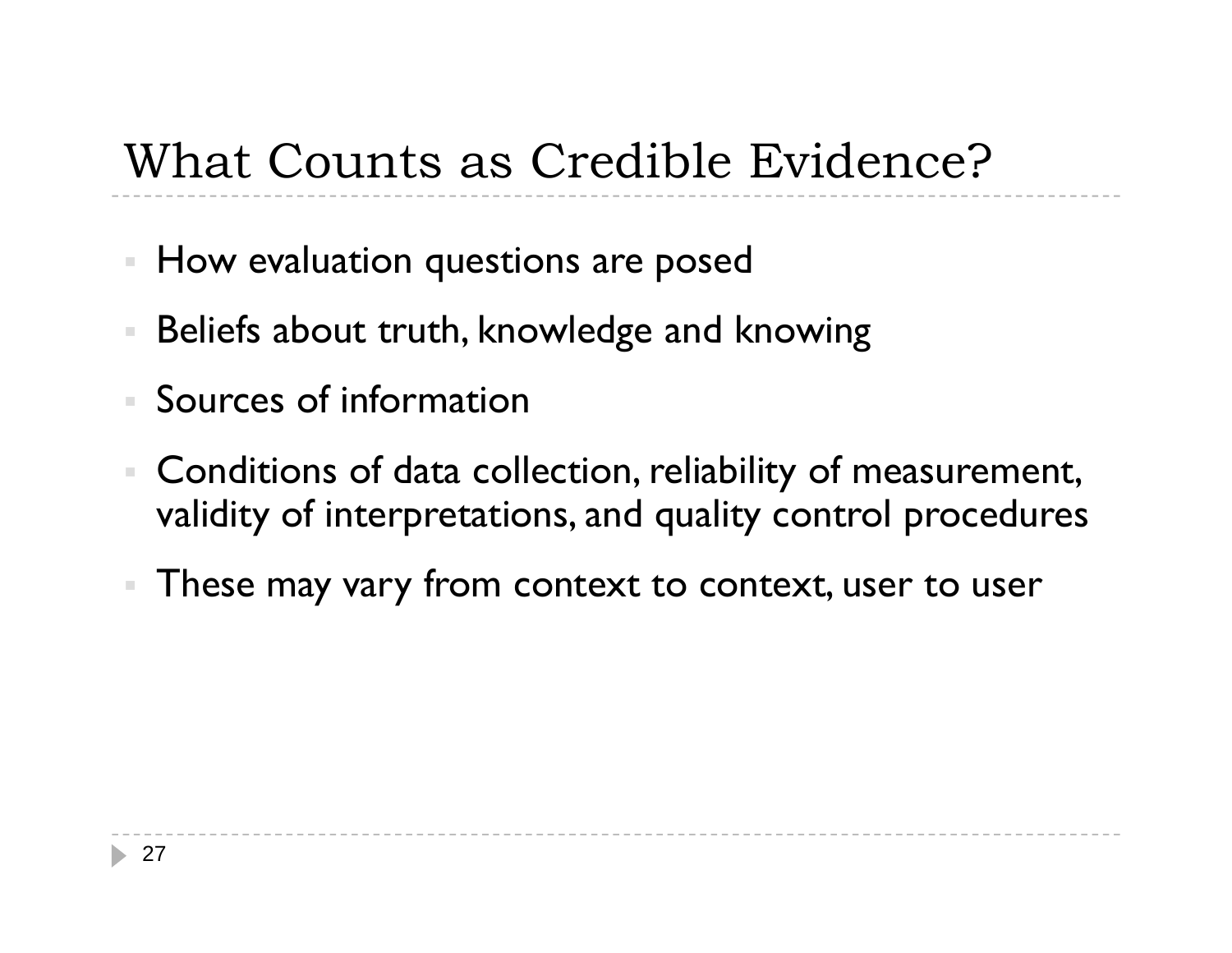## Evaluation Design

▶ Experimental (Gold Standard?)

 $\cdots \, - \, - \, - \, - \, -$ 

- $\blacktriangleright$  Quasi-Experimental
- ▶ Non-Experimental

 $\blacktriangleright$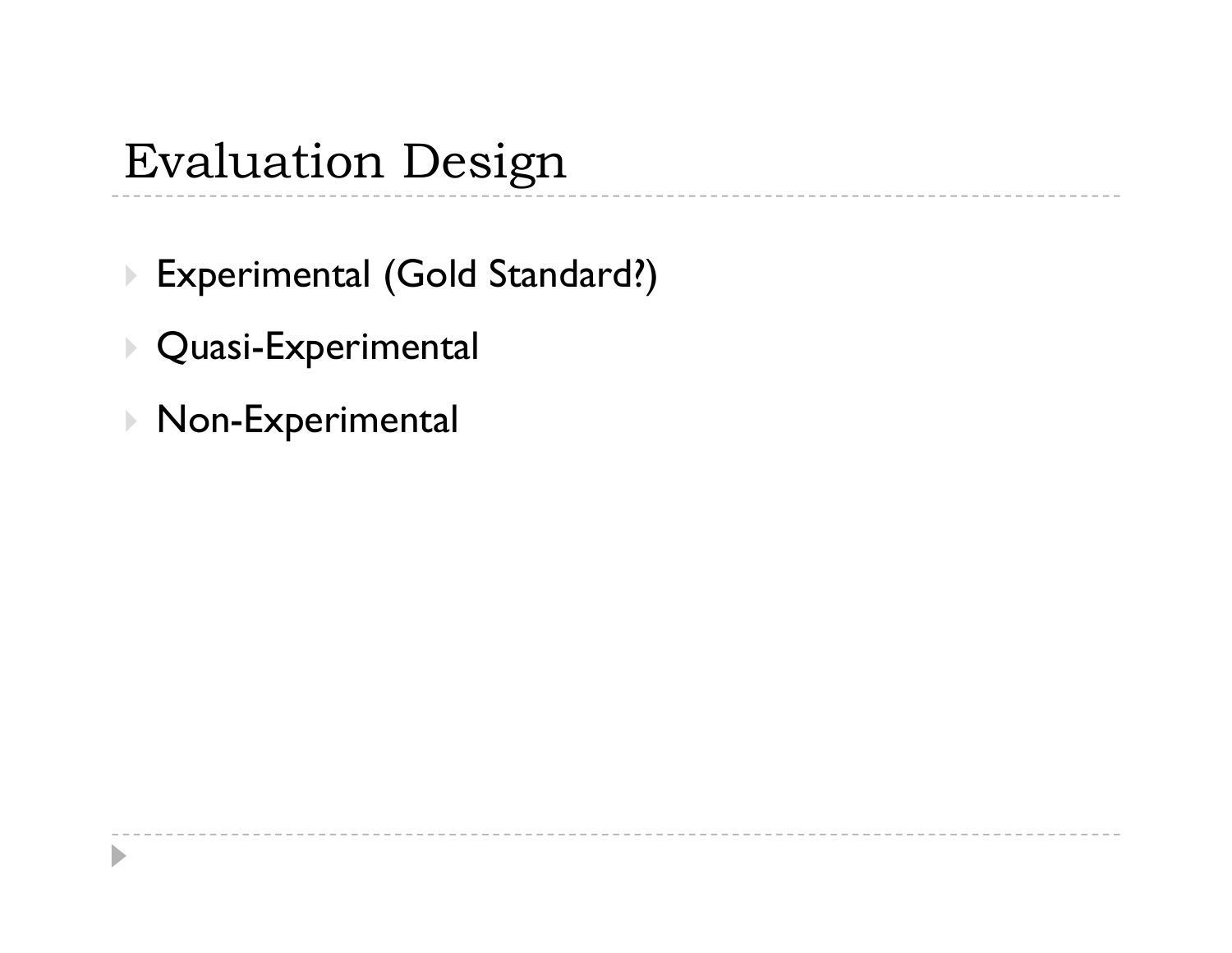### Data Collection Methods

#### $\blacktriangleright$ **Quantitative**

 Observations that lend themselves to numeric representations (numbers)

---------------

#### $\mathbf{F}$ **Qualitative**

D

 Observations that do NOT lend themselves to numeric representations (words)

### Mixed-methods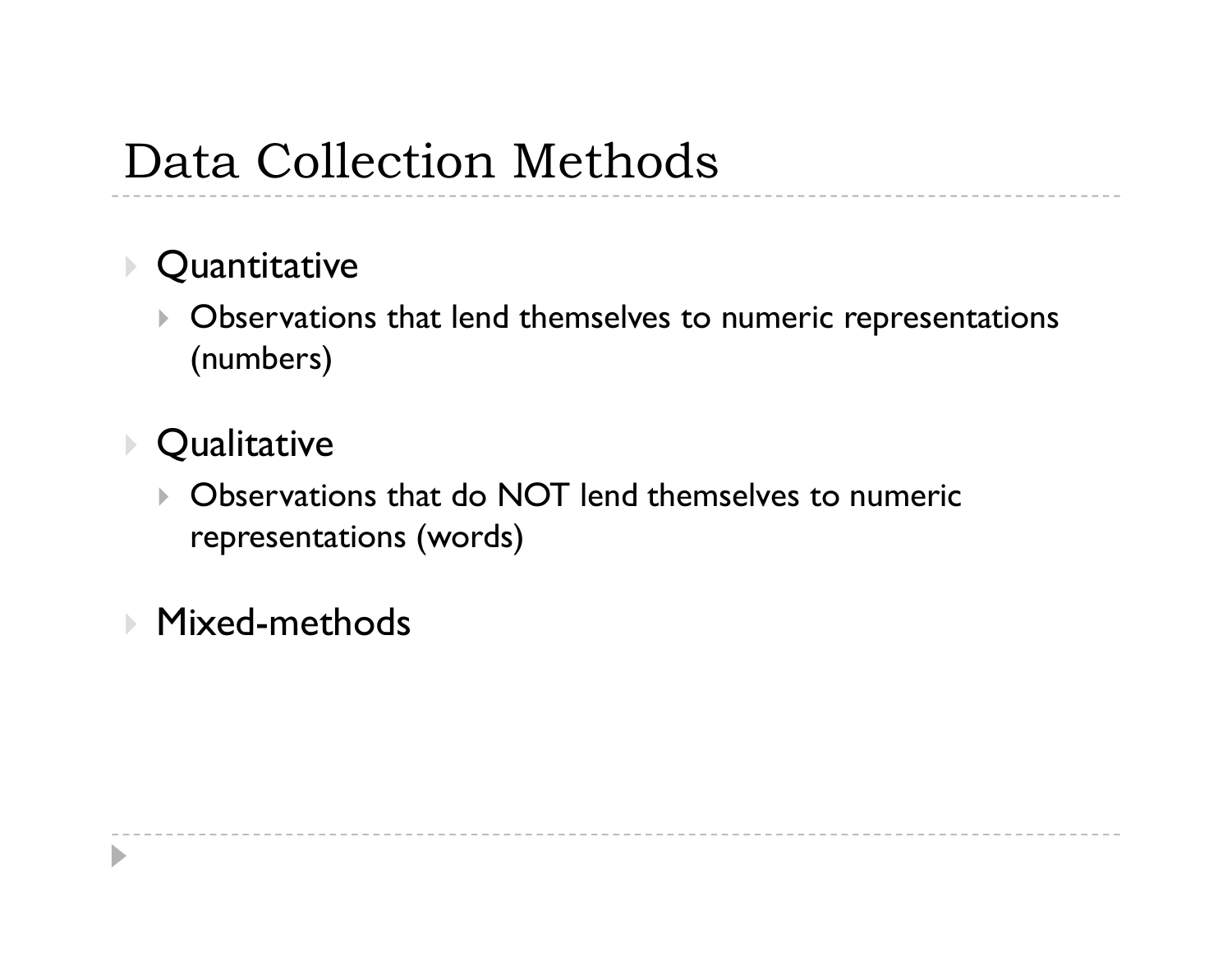### Data Collection Methods

- Surveys
- $\blacktriangleright$ Interviews
- Focus Groups
- Observations

 $\blacktriangleright$ 

- Tests (Assessments)
- ▶ Document Review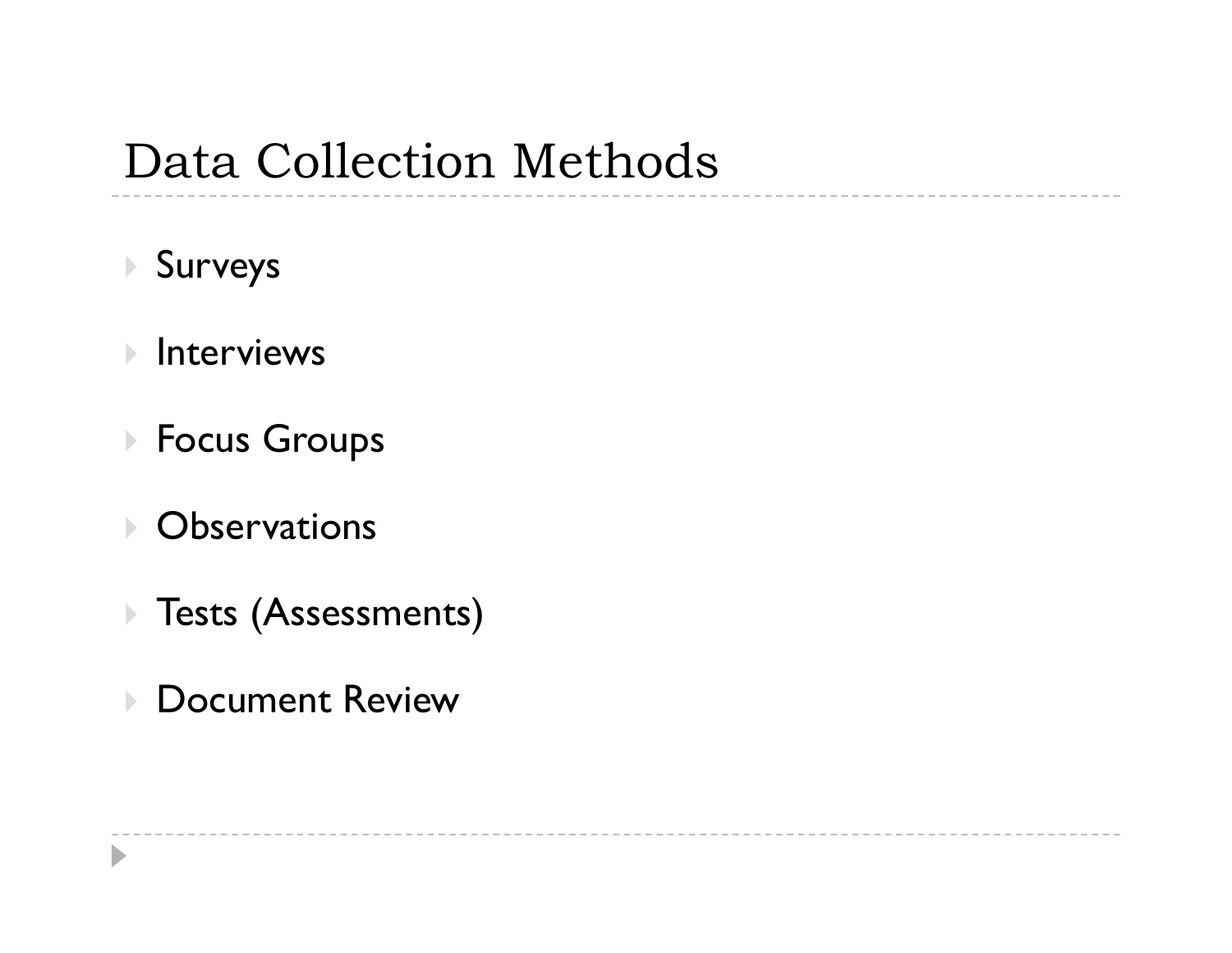## Break

▶ Open for comments and questions

**Please share examples of how stakeholders perspectives** of what constitutes credible evidence might affect the type of evaluation design and data collection methods you might use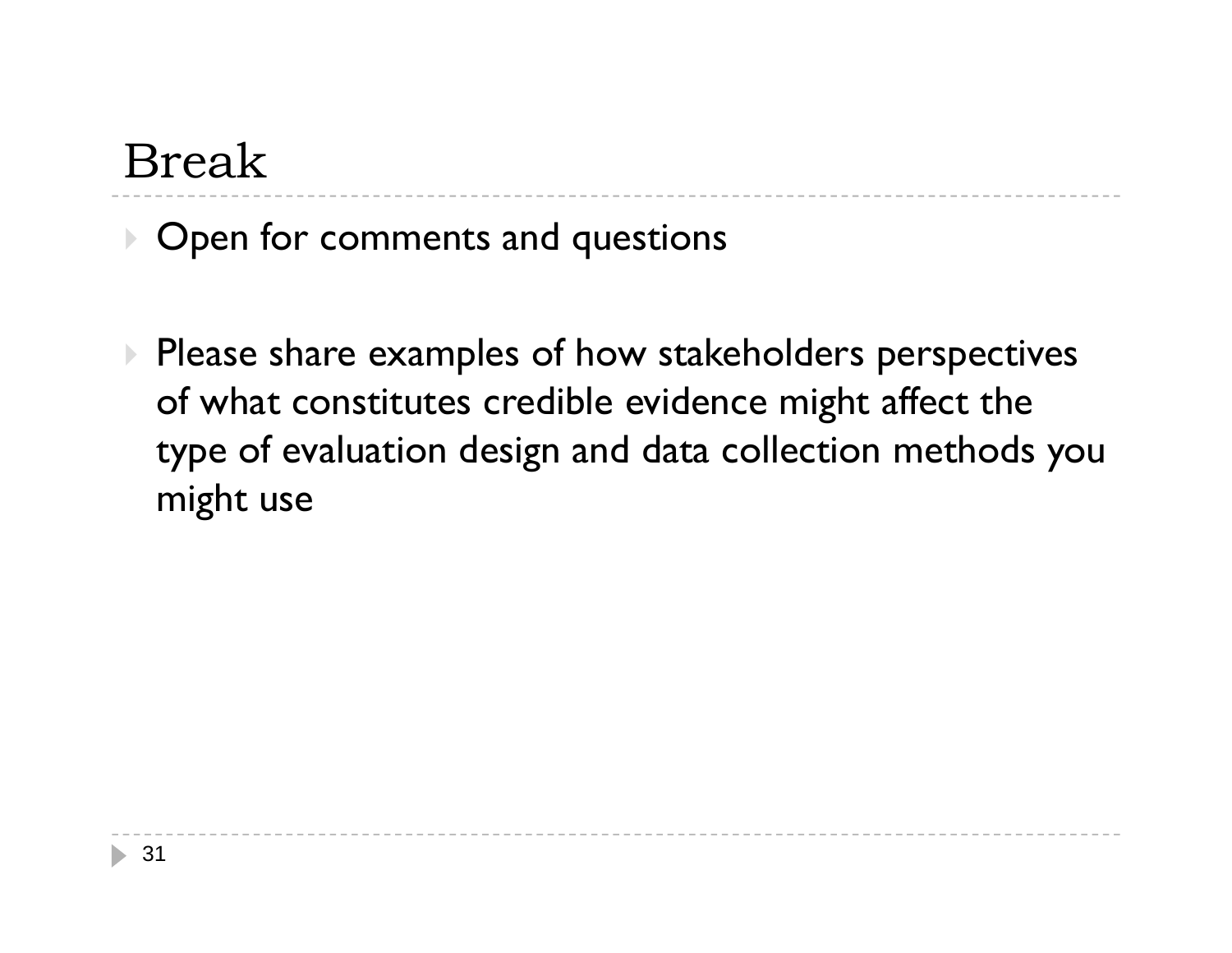## Fair Justification of Conclusions: Step 5

- $\blacktriangleright$  Evaluation conclusions are justified when they are linked to the evidence gathered and judged against agreed-upon values or standards set by the stakeholders.
- Stakeholders must agree that conclusions are justified before they will use the evaluation results with confidence.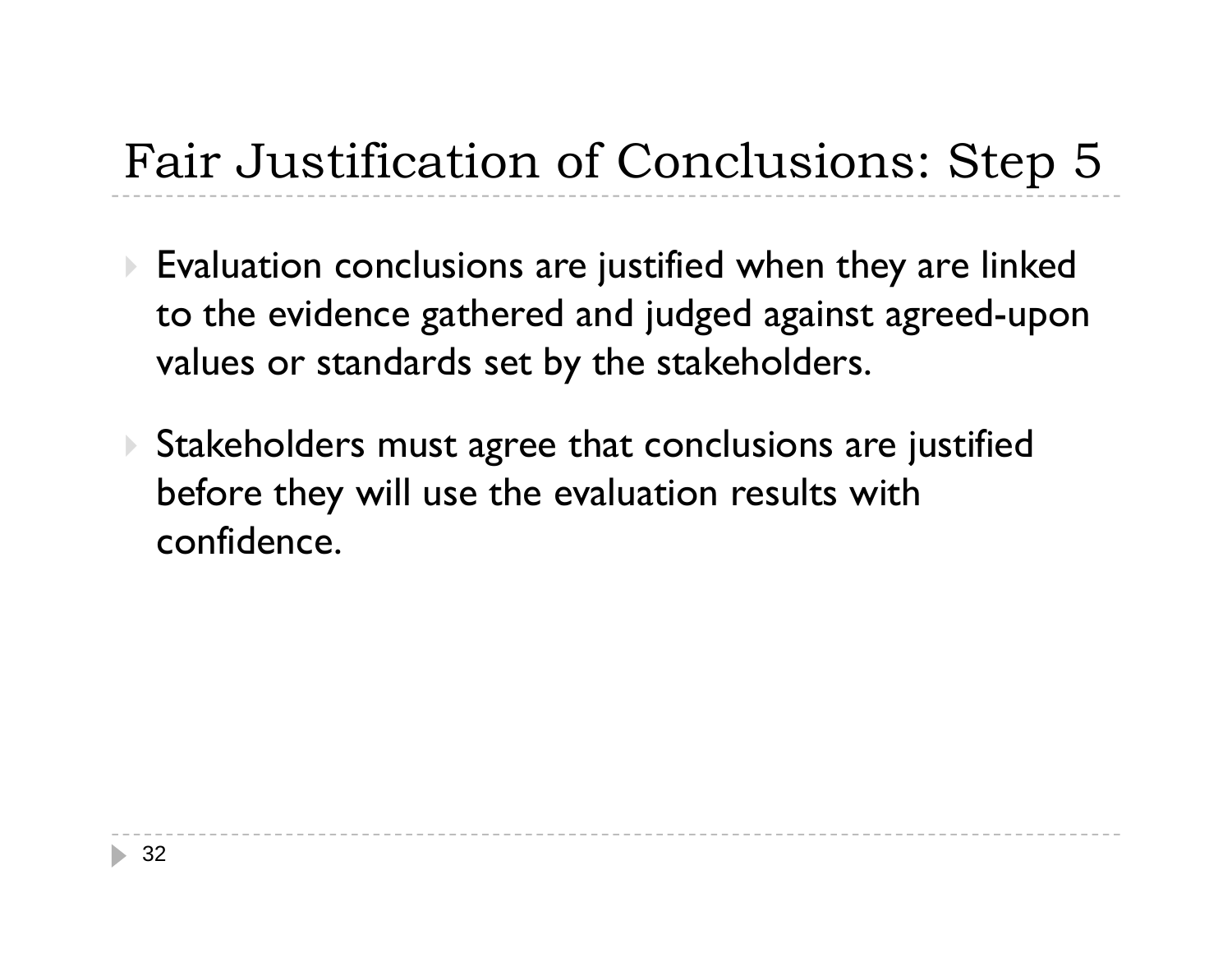## Justifying Conclusions

### **Standards**

 $\blacktriangleright$ *Which stakeholder values provide the basis for forming judgments? What type or* level of performance must be reached for the program to be considered *successful?*

### **Interpretation**

 $\blacktriangleright$ *What do the findings mean (i.e., what is their practical significance)?*

### **Judgment**

 $\blacktriangleright$  *What claims concerning the program/policy's merit, worth, or significance are justified based on the available evidence and the selected standards?*

### **Recommendations**

 $\blacktriangleright$  *What actions should be considered resulting from the evaluation? [Note: Making recommendations is distinct from forming judgments and presumes a thorough understanding of the context in which programmatic decisions will be made* ] .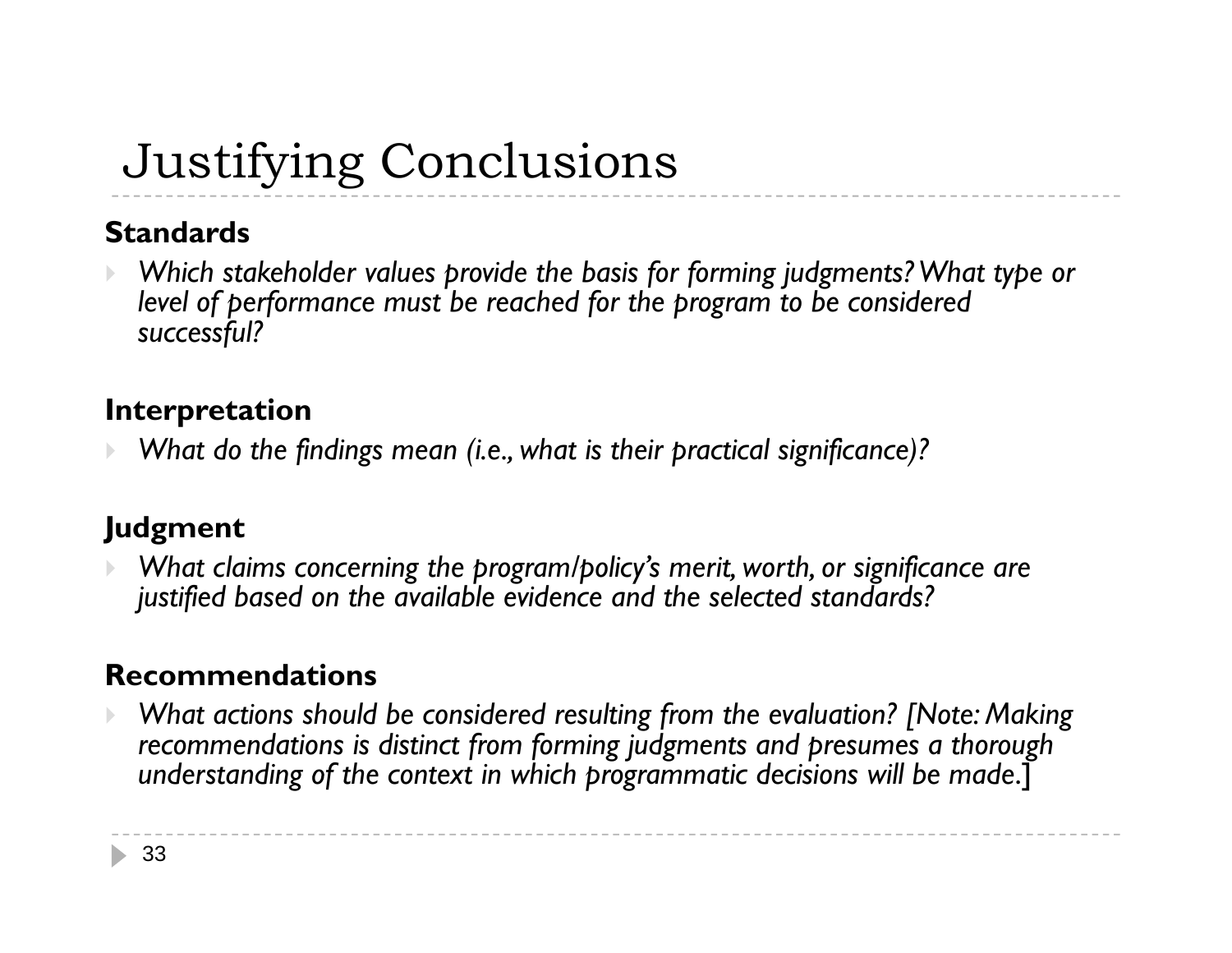### Critical Activities

- Use culturally and methodologically appropriate methods of analysis and synthesis to summarize findings;
- $\bar{a}$ Interpret the significance of results for deciding what the findings mean;
- $\bar{\alpha}$  Make judgments according to clearly stated values that classify a result (e.g., as positive or negative and high or low);
- Consider alternative ways to compare results (e.g., compared with program objectives, a comparison group, national norms, past performance, or needs);
- Generate alternative explanations for findings and indicating why these explanations should be discounted;
- Recommend actions or decisions that are consistent with the conclusions;

---------------------

 $\bar{a}$  Limit conclusions to situations, time periods, persons, contexts, and purposes for which the findings are applicable.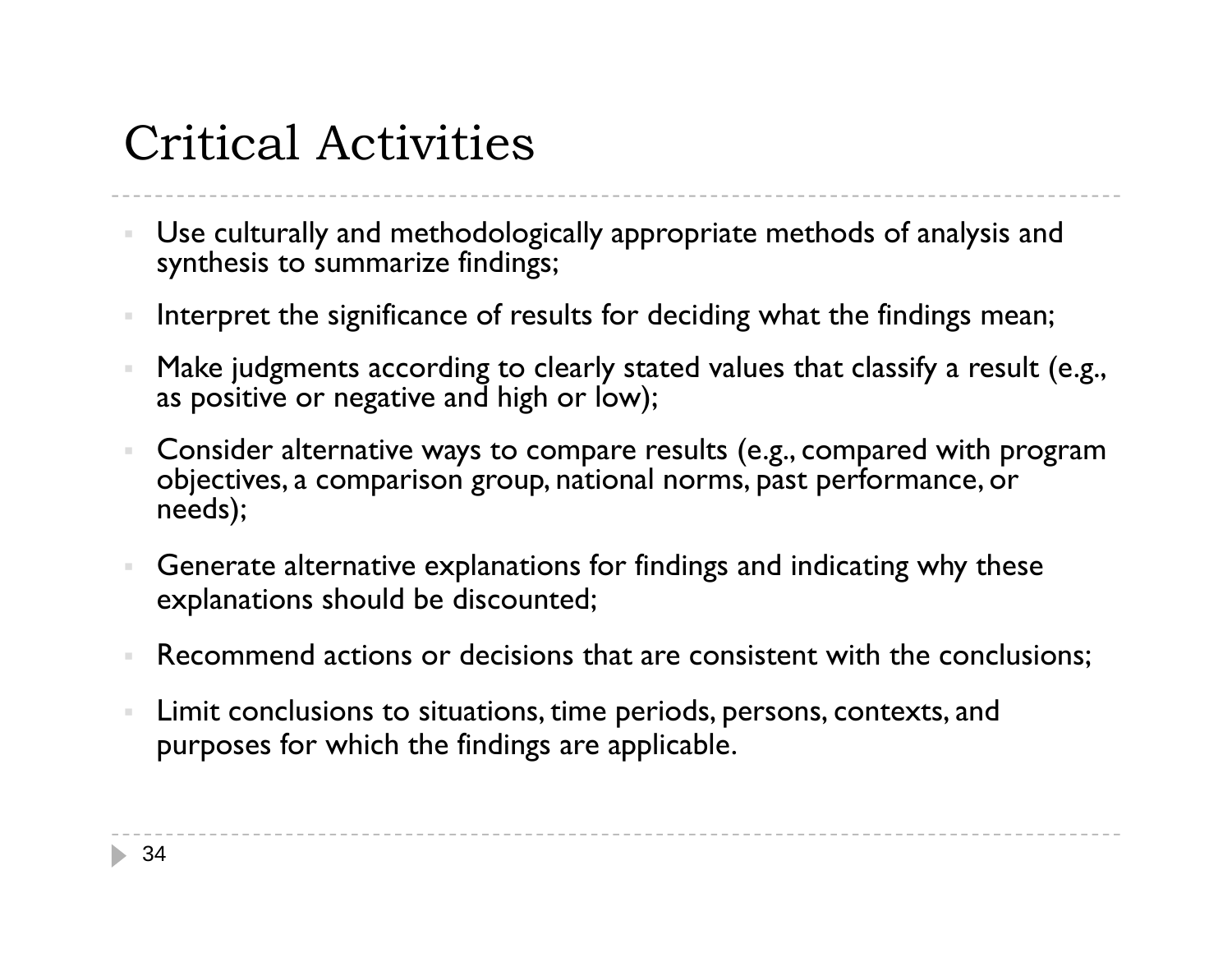## Mock Data Application Scenarios

Fabricating possible results

- $\blacktriangleright$  $\blacktriangleright$  Checks to be sure important questions are being answered
- $\blacktriangleright$ Tests standards and beliefs about credible evidence
- $\blacktriangleright$ Identify Standards of Desirability -- Level at which program is considered:

\_\_\_\_\_\_\_\_\_\_\_\_

----------------

- ▶ Effective
- Adequate
- $\mathbf{F}$  . Inadequate
- $\blacktriangleright$ Realistic expectations of results
- Increases commitment to use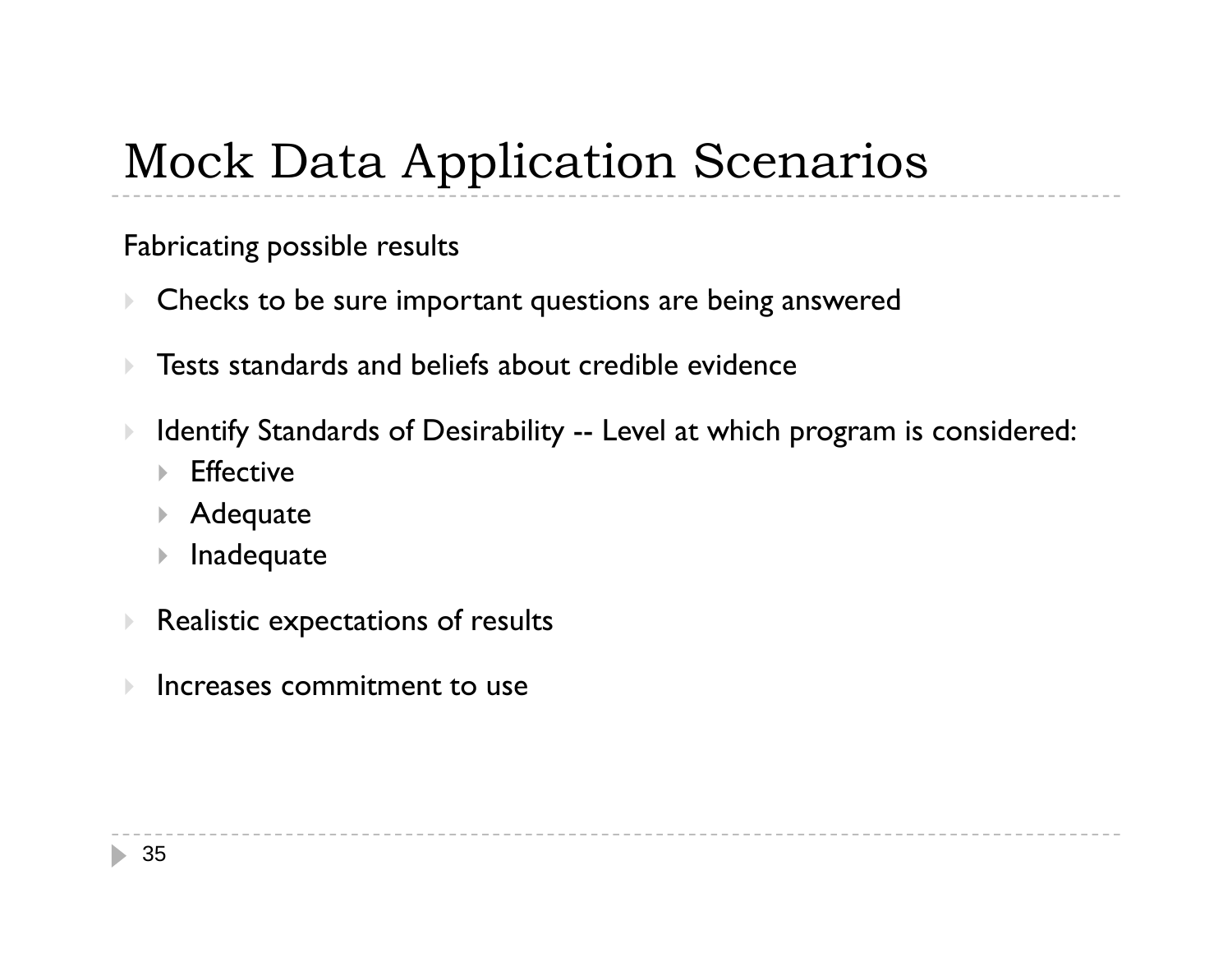### Points to Note

- ▶ Strive for Balance
- Be Clear About Definitions
- Make Comparisons Carefully & Appropriately
- $\blacktriangleright$  Don't surprise stakeholders with negative findings

-----------------------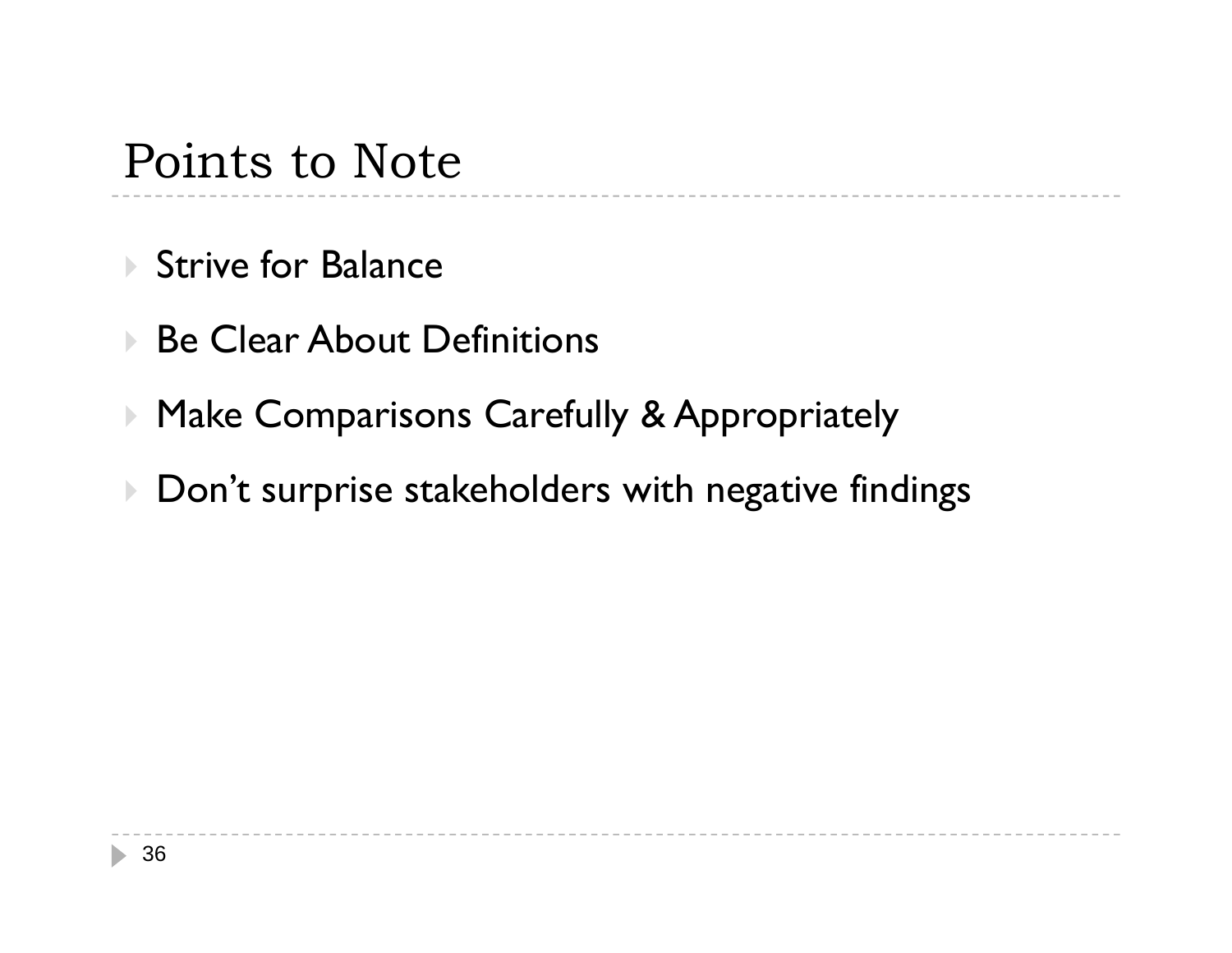### Break

▶ Open for comments and questions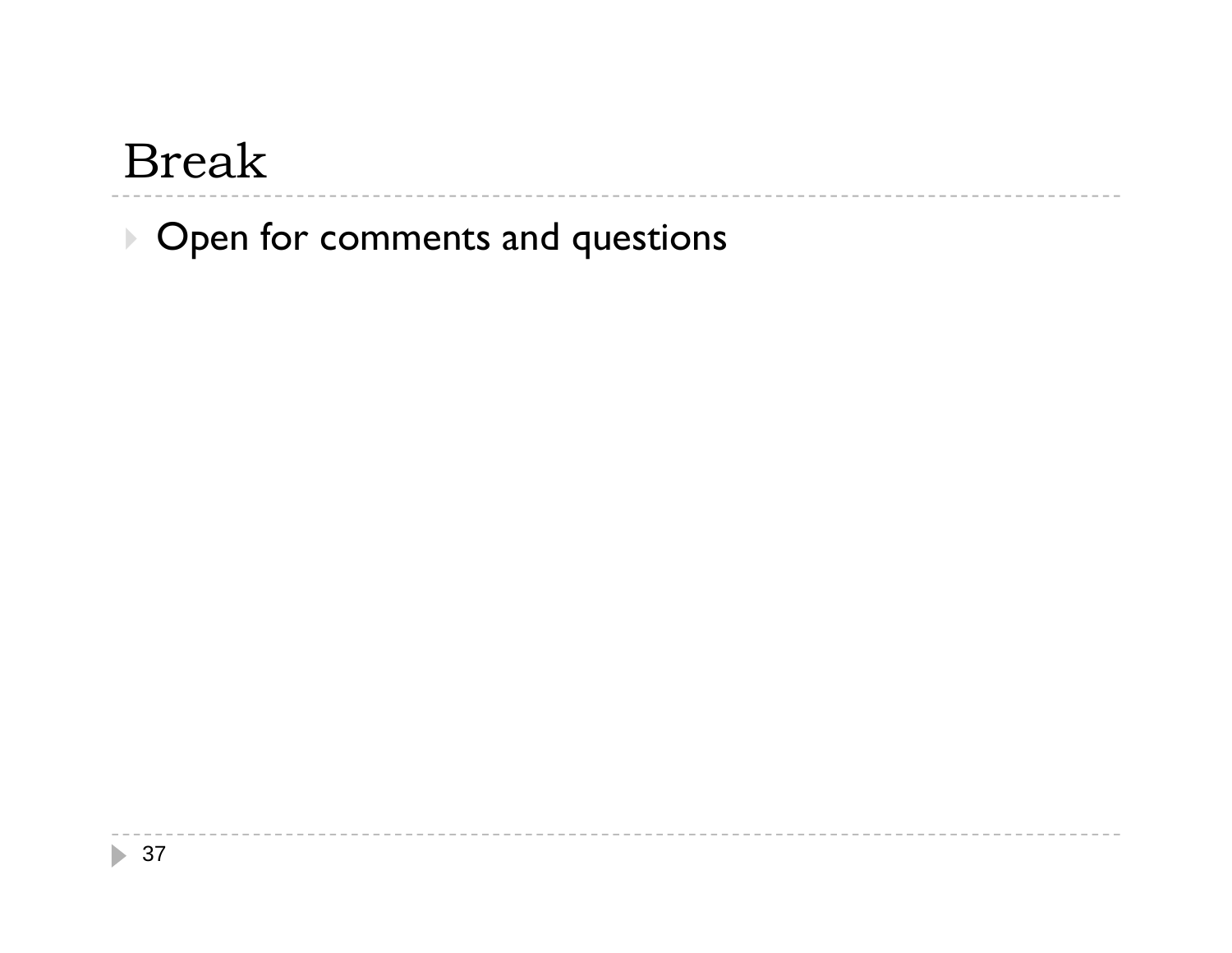Ensuring Use and Sharing Lessons Learned: Building Capacity to Use Results: Step 6

- $\blacktriangleright$  Determine the current capacity of your stakeholder audience (users) to use results
- ▶ Prepare important groups for use (a strategy):
	- Communication and Reporting Plan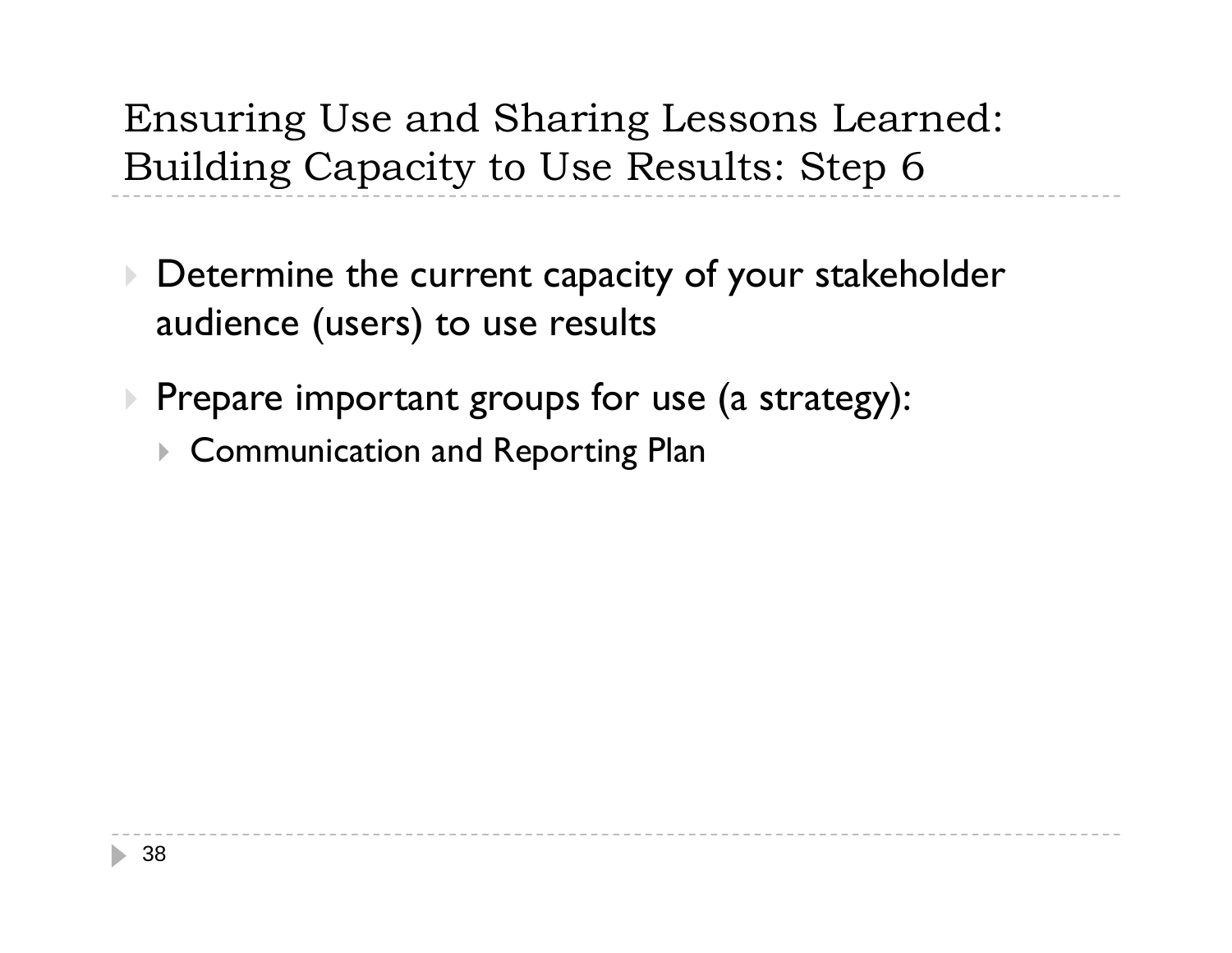### Ensuring Use & Sharing Lessons Learned

- We should not assume that lessons learned in the course of evaluation will automatically translate into informed decisionmaking and appropriate action.
- $\blacktriangleright$  Deliberate effort is needed to ensure that the evaluation processes and findings are used and disseminated appropriately.
- $\blacktriangleright$  Preparing for use involves strategic thinking and continued vigilance, both of which begin in the earliest stages of stakeholder engagement and continue throughout the evaluation process.

--------------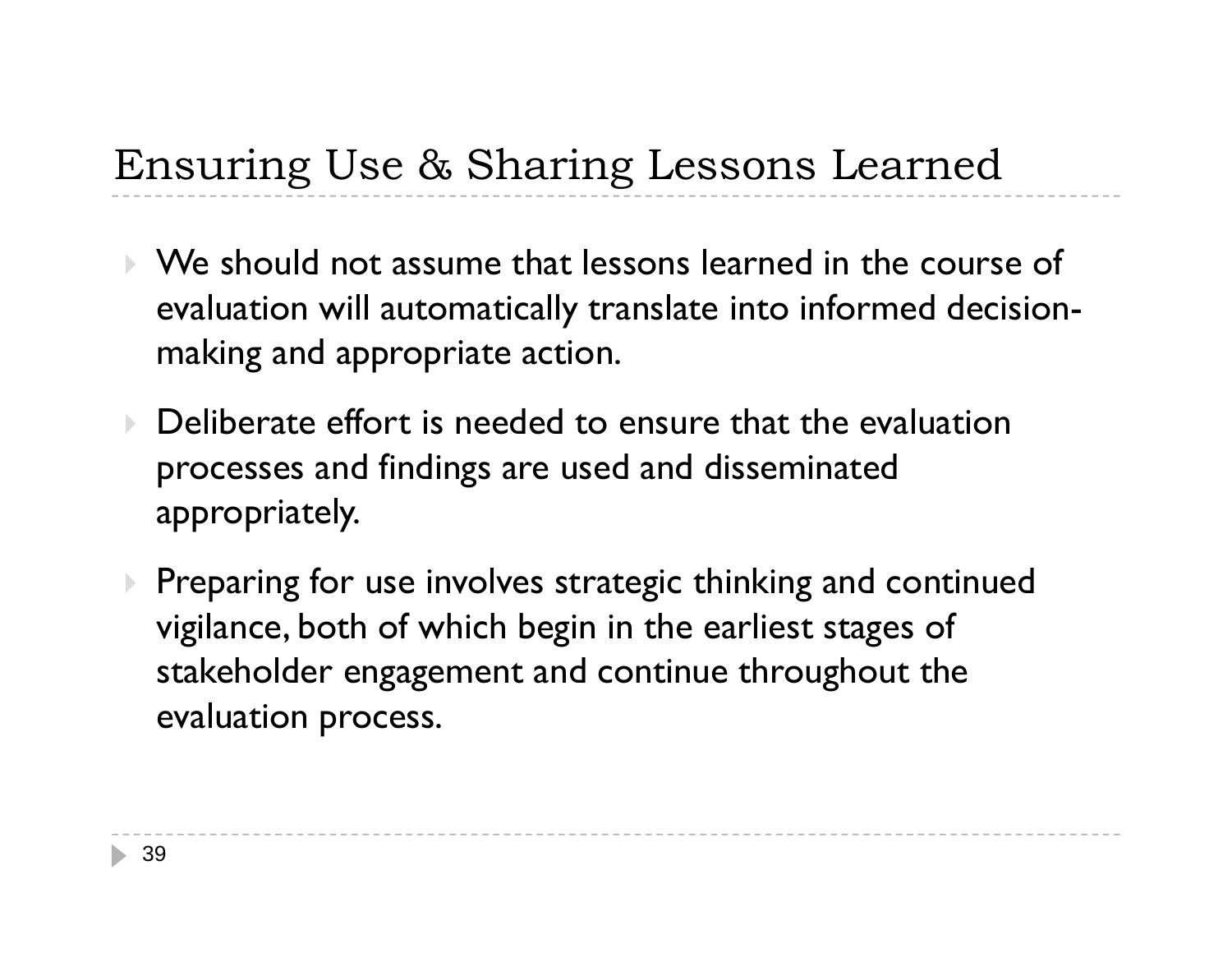## Ensuring Use & Sharing Lessons Learned

### **Design**

 $\blacktriangleright$ *Is the evaluation organized from the start to achieve intended uses by primary users?*

### **P ti reparation**

 $\blacktriangleright$  *Have steps been taken to rehearse eventual use of the evaluation findings? How have stakeholders been prepared to translate new knowledge into appropriate action?*

### **Feedback**

 $\blacktriangleright$  *What communication will occur among parties to the evaluation? Is there an atmosphere of trust among stakeholders?*

### **Follow-up**

 $\blacktriangleright$  *How will the technical and emotional needs of users be supported? What will prevent*  lessons learned from becoming lost or ignored in the process of making complex or *politically sensitive decisions? What safeguards are in place for preventing misuse of the evaluation?*

### **Dissemination**

 $\blacktriangleright$  *How will the procedures or the lessons learned from the evaluation be communicated to relevant audiences in a timely, unbiased, and consistent fashion? How will reports be tailored for different audiences?*

----------------------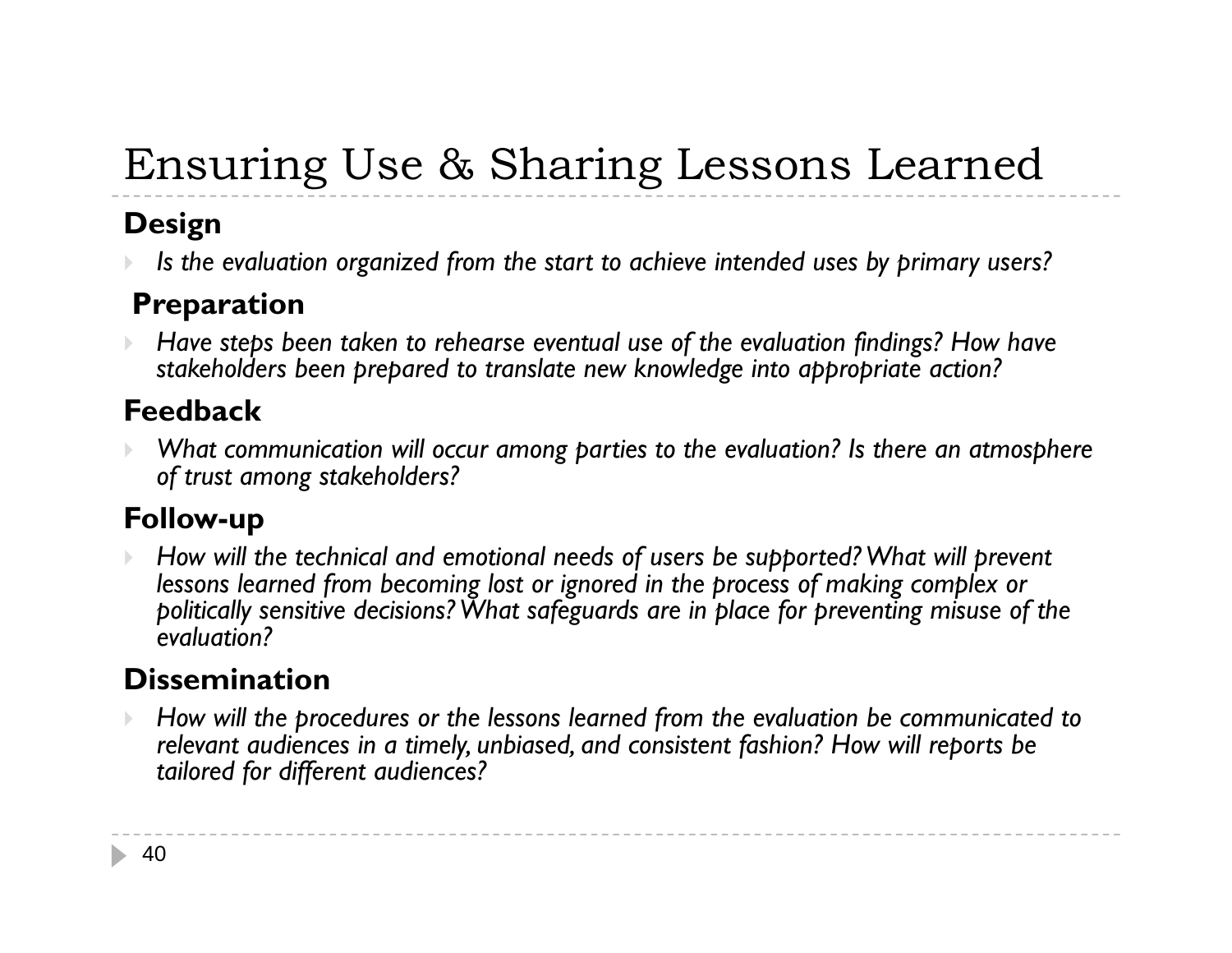## Critical Activities

- Design the evaluation to achieve intended use by intended users;
- Prepare stakeholders for eventual use by rehearsing throughout the project how different kinds of conclusions would affect program operations;
- Provide continuous feedback to stakeholders regarding interim findings, provisional interpretations, and decisions to be made that might affect likelihood of use;
- Schedule follow-up meetings with intended users to facilitate the transfer of evaluation conclusions into appropriate actions or decisions; and
- Disseminate both the procedures used and the lessons learned from the evaluation to stakeholders, using tailored communications strategies that meet their particular needs.

----------------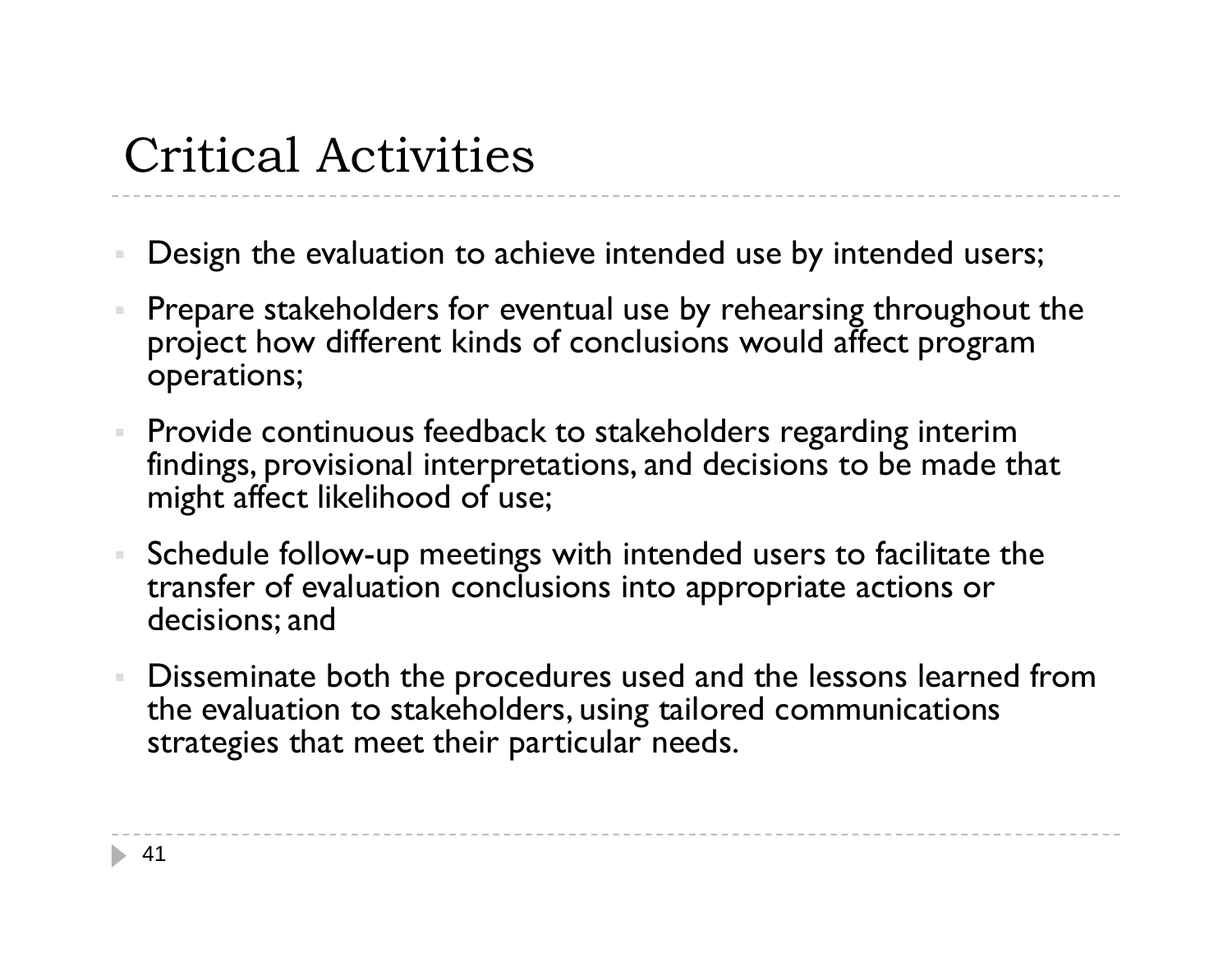### Why an Evaluation Communication Plan?

 $\blacktriangleright$  Helps plan for communications throughout an evaluation

------------------

- $\mathbf{p}_i$  Increases likelihood that information will meet users' needs
- $\mathbf{p}_i$ Increases likelihood of evaluation use
- $\blacktriangleright$  Informs the evaluation budget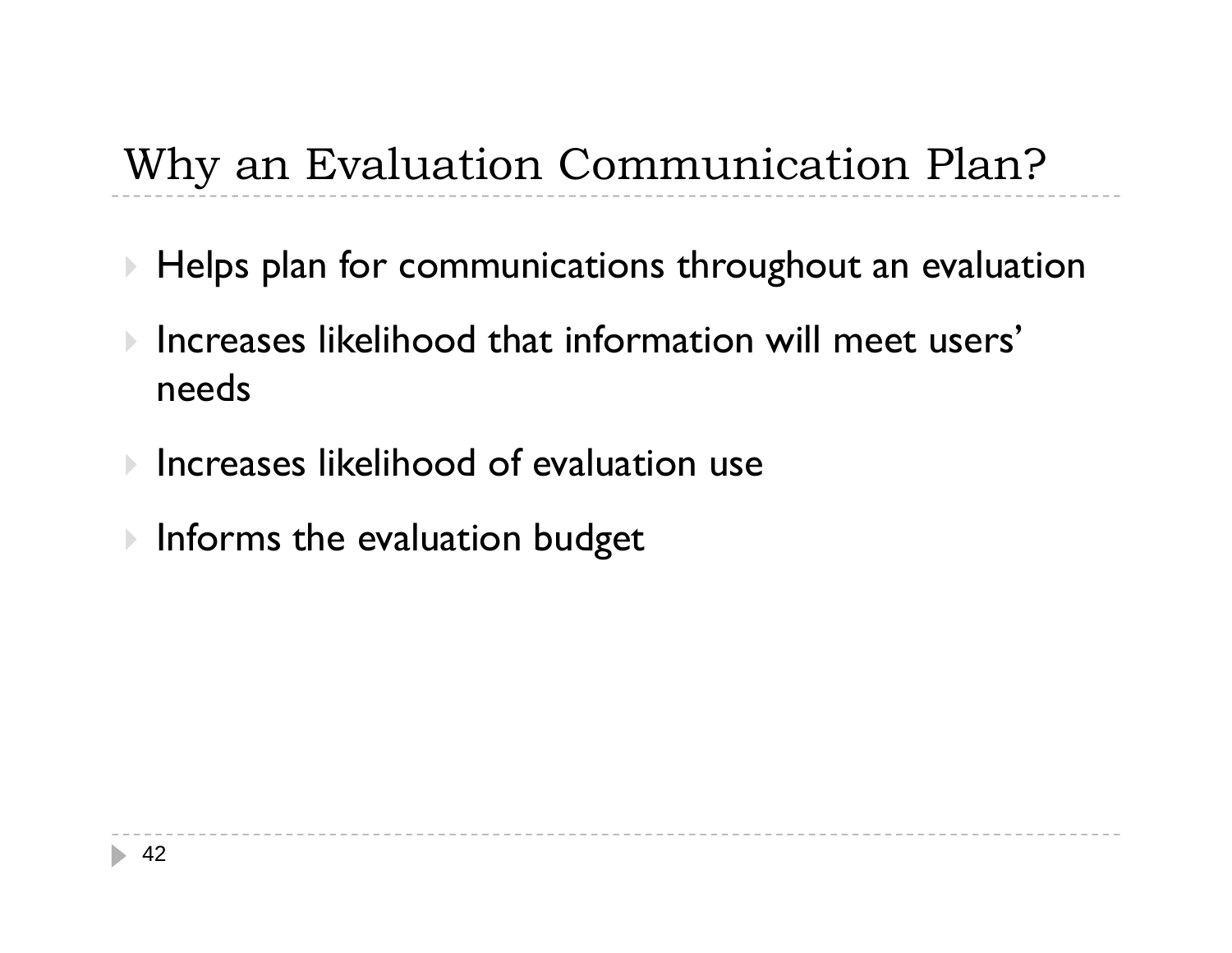## Elements of the Communication Plan

---------------

- $\blacktriangleright$  Identify intended audience
- $\blacktriangleright$  Format and style of the communication
- $\blacktriangleright$  Frequency and timing
- Deadlines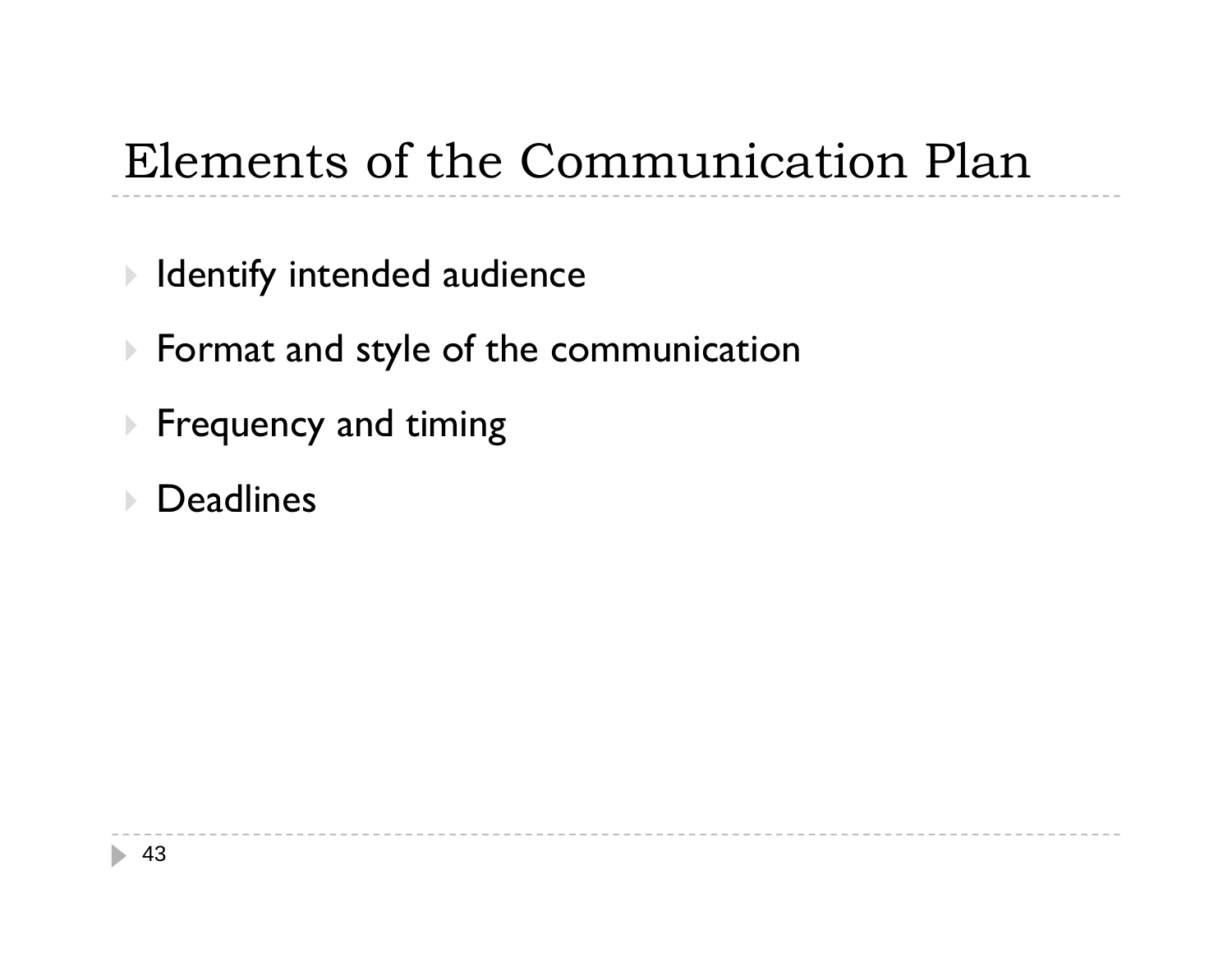## Sample Communication Plan

| <b>Stakeholder</b><br>Audience | Communicating &<br><b>Reporting Need</b>                    | Format | When<br><b>Needed</b> |
|--------------------------------|-------------------------------------------------------------|--------|-----------------------|
|                                | Progress report on<br>monitoring & evaluation<br>activities |        |                       |
|                                | Interim findings                                            |        |                       |
|                                | <b>Final findings</b>                                       |        |                       |
|                                | Other reporting activities                                  |        |                       |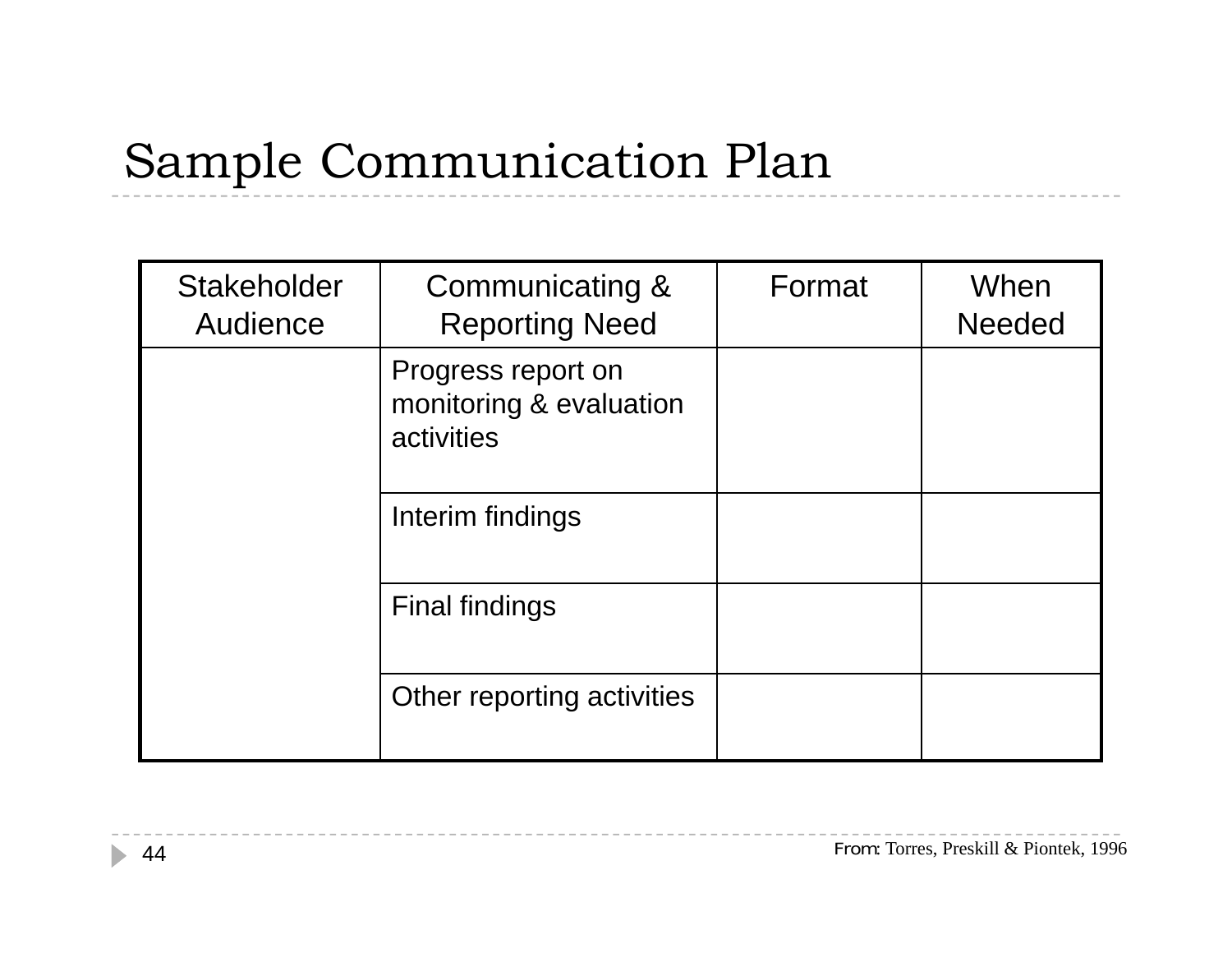### Communication Format: Stakeholder/Audience Characteristics

- Accessibility
- $\blacktriangleright$  Reading ability
- $\blacktriangleright$  $\blacktriangleright$  Familiarity with the program and or the evaluation
- $\blacktriangleright$  Role in decision making
- $\blacktriangleright$  Familiarity with research and evaluation methods

---------------

---------------------------

 $\blacktriangleright$ Experience using evaluation findings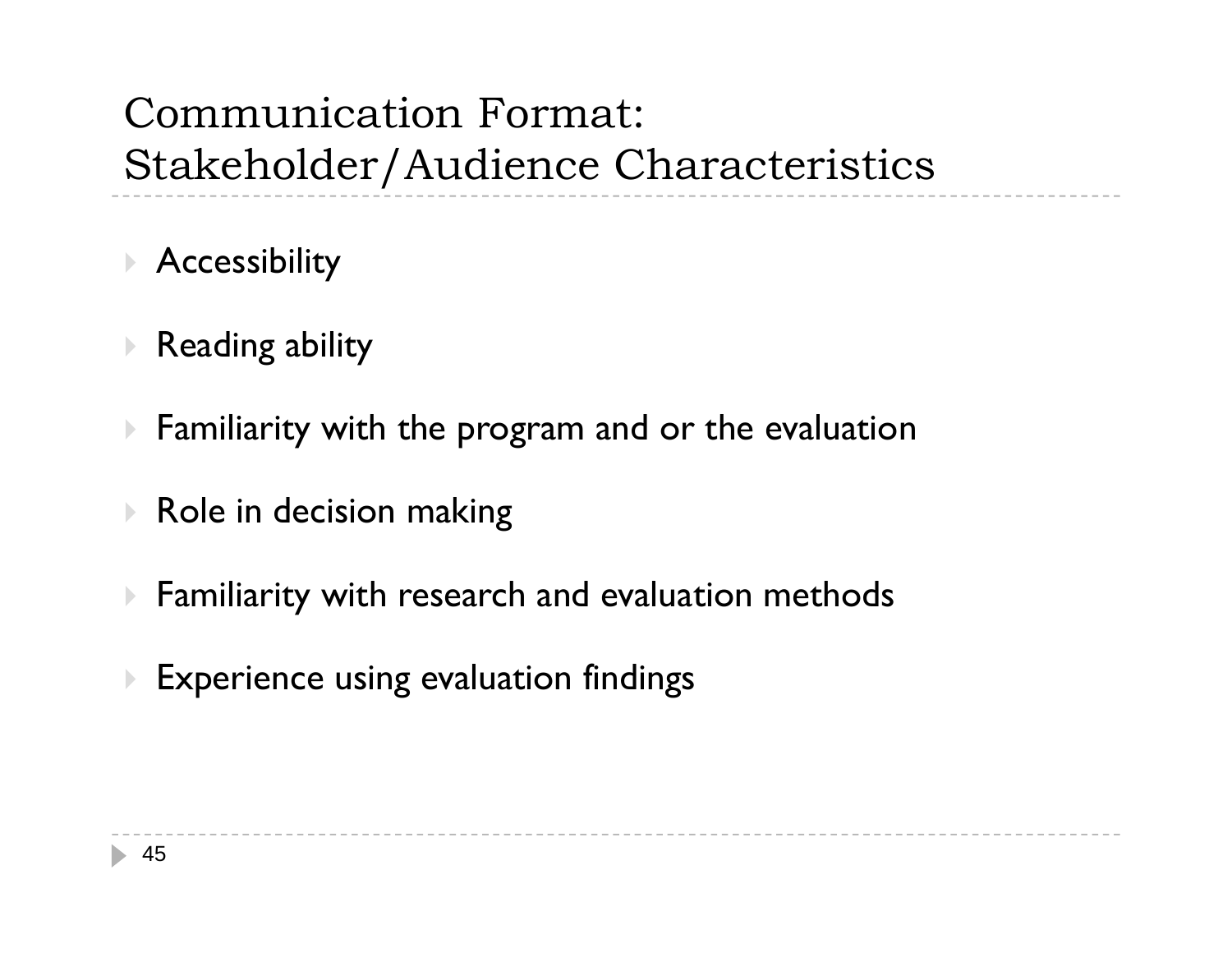### Communication Formats

### Informal

 $\begin{array}{cccccccccccccc} - & - & - & - & - & - \end{array}$ 

- $\blacktriangleright$  Short communications: memos, faxes, email
- $\blacktriangleright$  Personal discussions
- Working sessions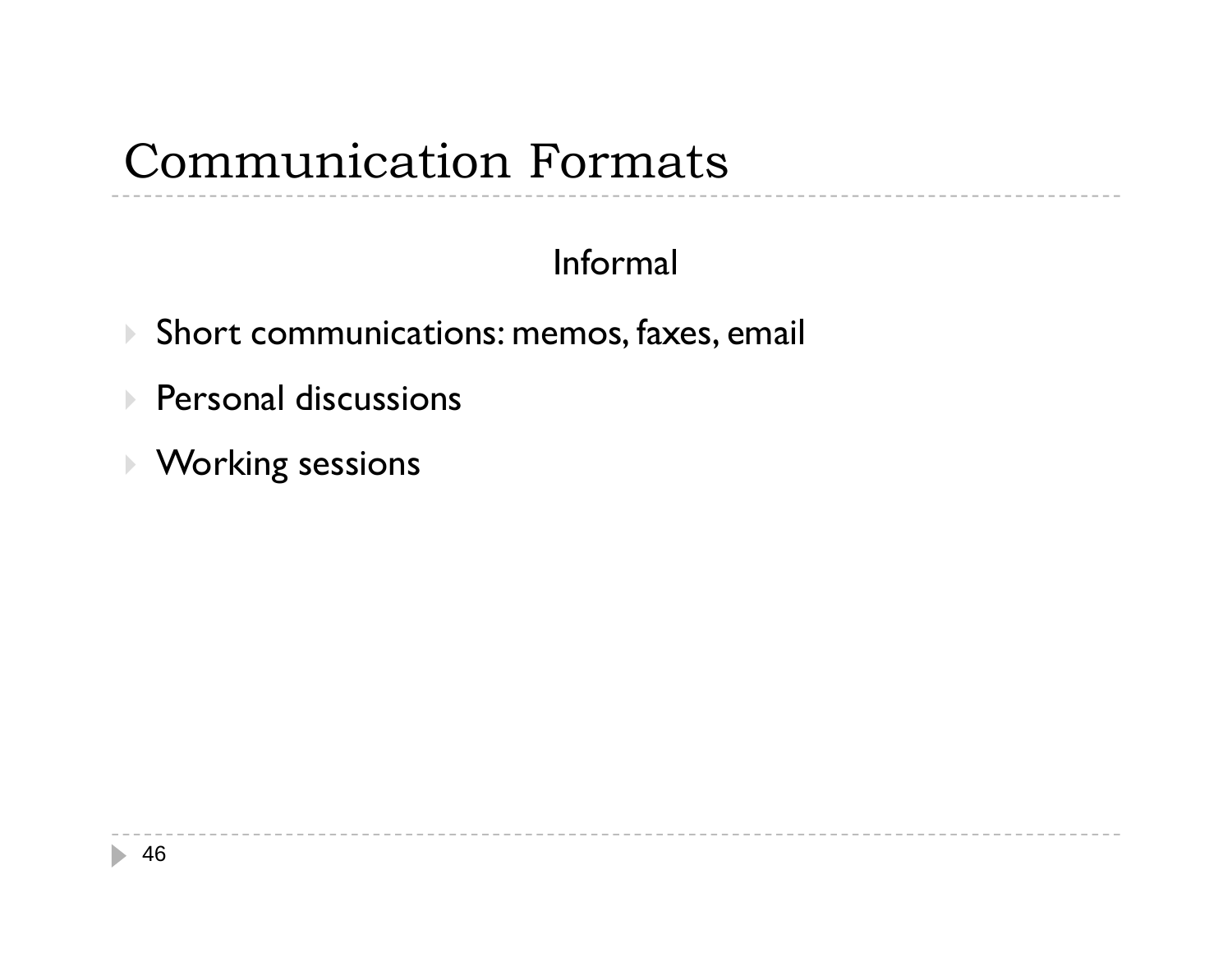## Communication Formats

Formal

 $\cdots\cdots\cdots\cdots$ 

- Verbal Presentations
- $\blacktriangleright$  Videotape Presentations
- $\mathbf{F}$ **Conferences**
- $\mathbf{F}$ Public Meetings
- $\mathbf{F}$ Written reports
- Executive Summaries
- Chart Essays
- Web
- $\mathbf{E}$ Poster Sessions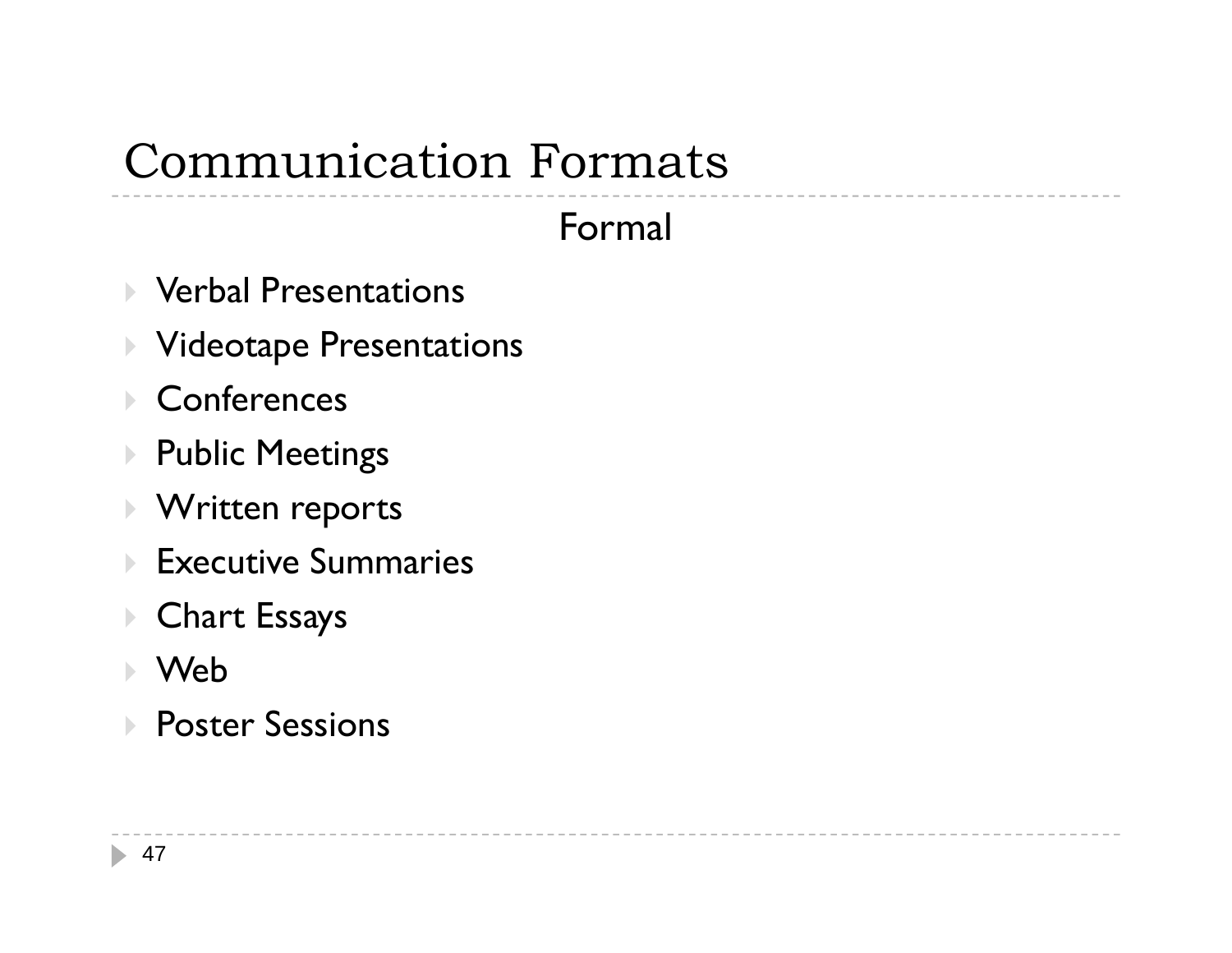### Formats and Strategies by Degree of Interaction with Audience

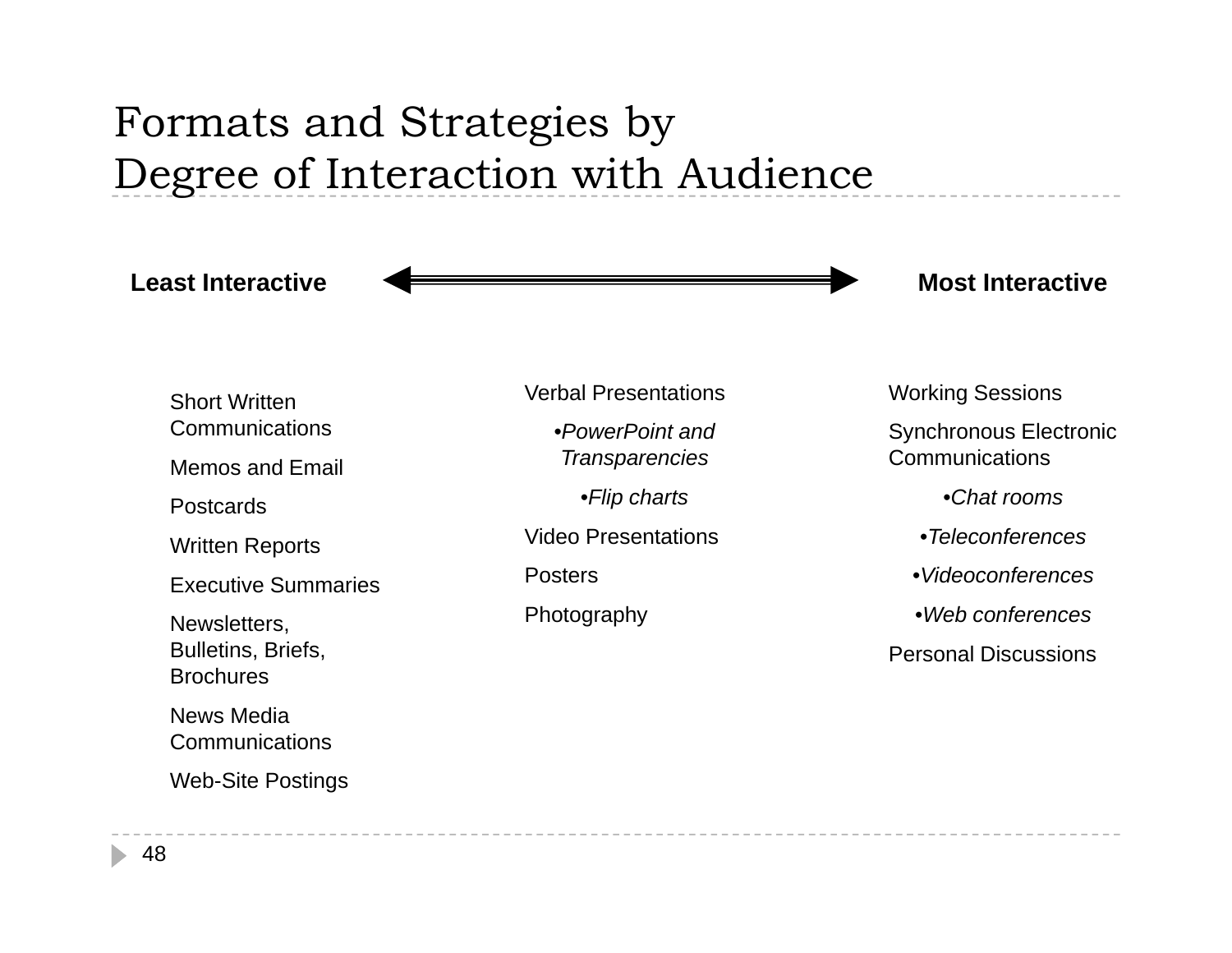### In Sum: What Do We Know?

- $\blacktriangleright$  There are factors necessary for obtaining use
	- Buy-in
	- ▶ Credible evidence
- $\blacktriangleright$  Evaluation activities operate in a political context
- $\blacktriangleright$  Potential decision makers do not operate with a clean slate & have a working knowledge about polices and programs

----------------

 $\blacktriangleright$  A decision is not the only evidence of evaluation impact (process use/capacity building)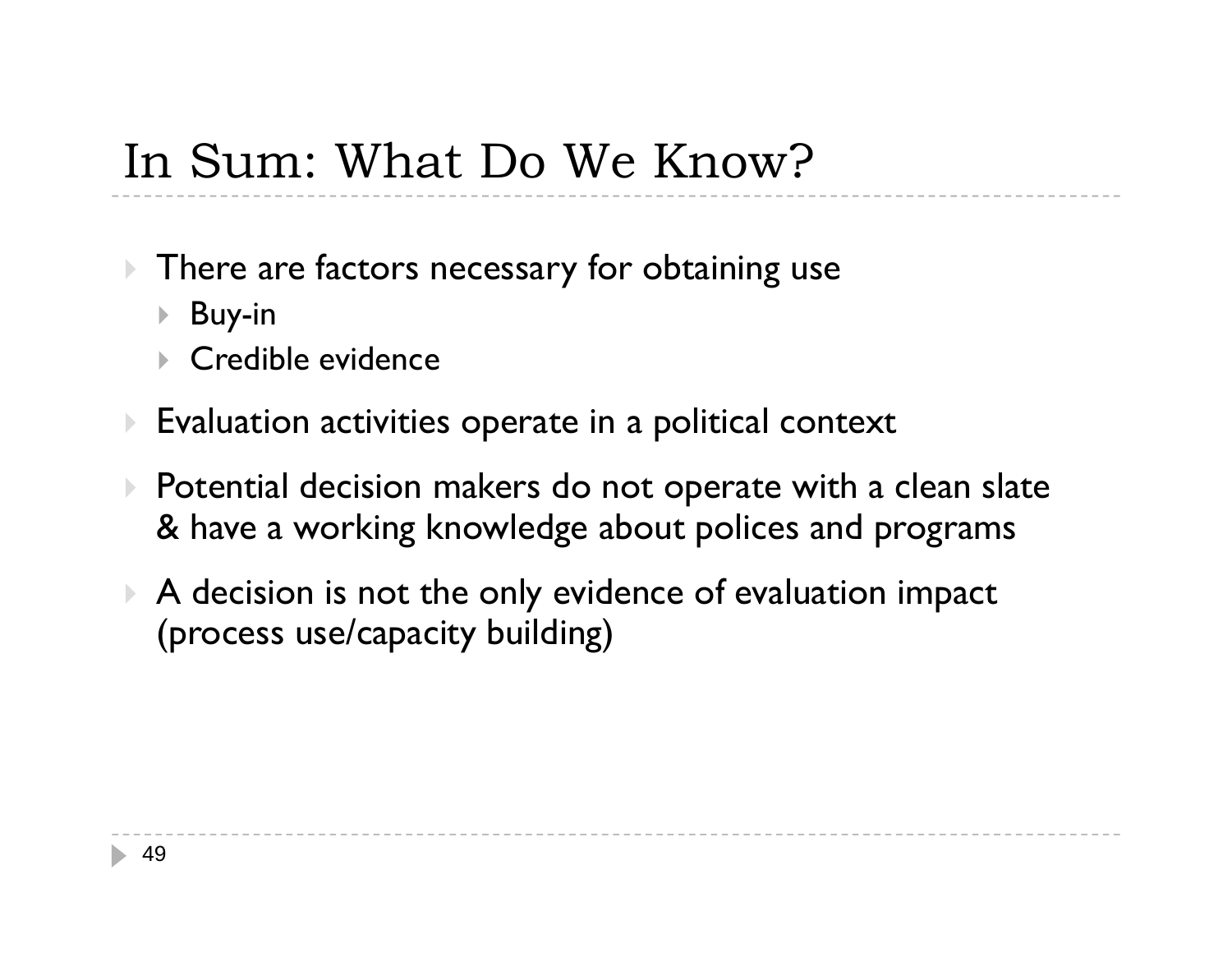## Thank you for your time and attention!

\_\_\_\_\_\_\_\_\_\_\_\_\_\_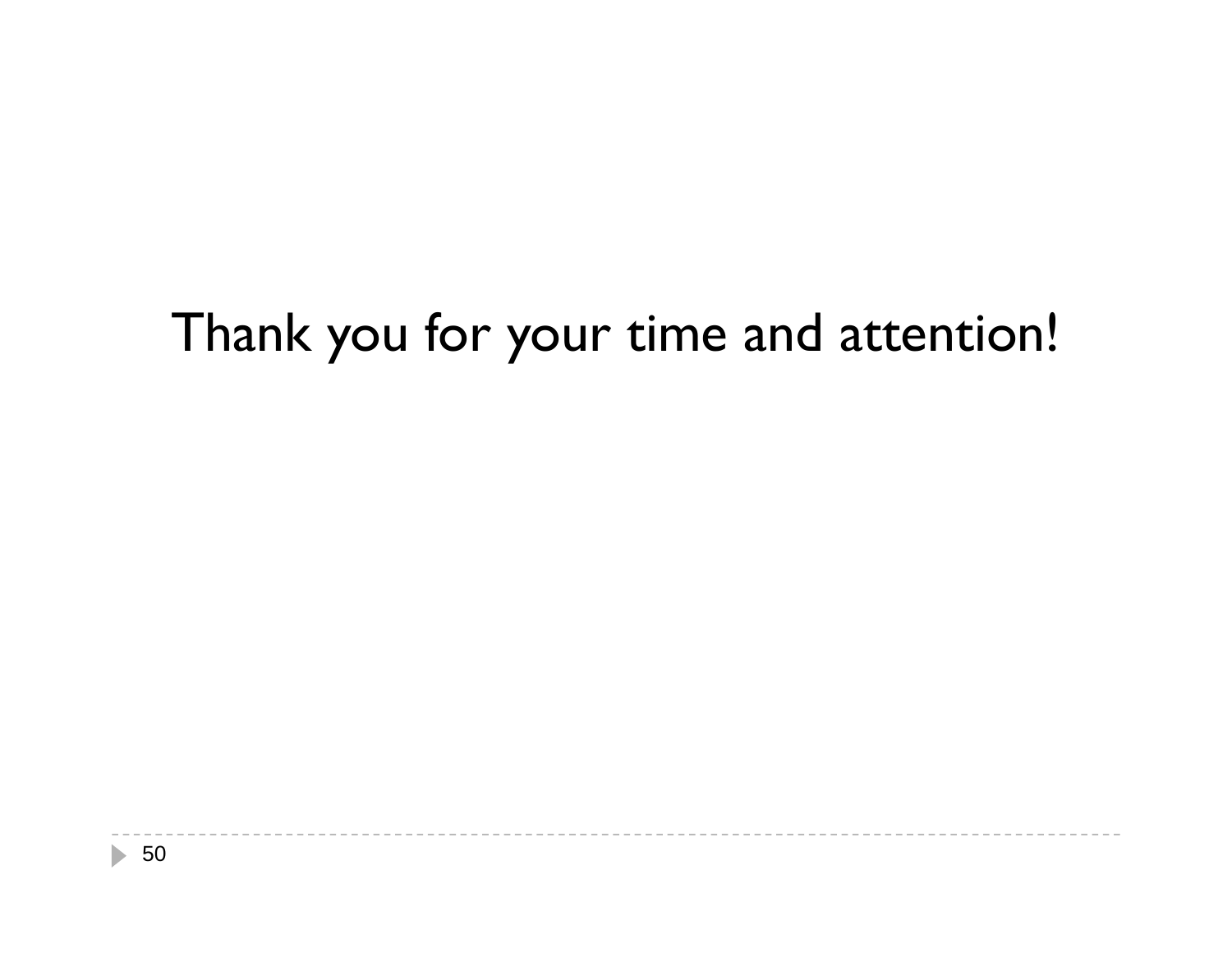If you have any additional questions on this presentation or the webinar series please feel free to contact representatives from the Center for Disease Control & Prevention's Air Pollution & Respiratory Health Branch:

Maureen Wilce Leslie A. Fi muw9@cdc.gov

 Lesli e A. Fierrolet6@cdc.gov